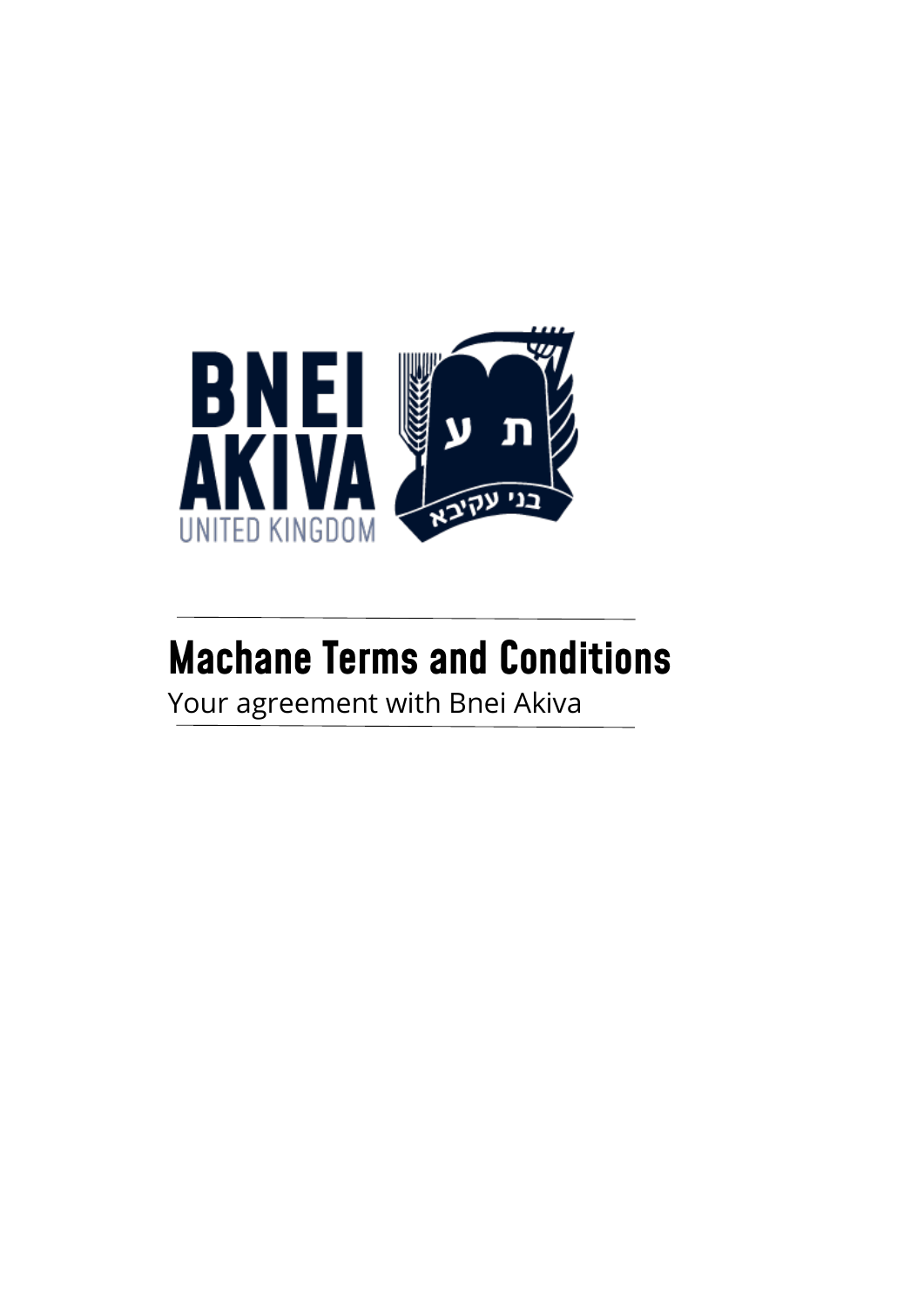# Welcome to Bnei Akiva Machane

Dear Applicants and Parents/Guardians,

I would like to thank you for applying for Bnei Akiva Machane. For more than 80 years, thousands of young Jewish people have had a fantastic Machane with a Bnei Akiva and we look forward to welcoming your child/ren to the Tnua.

This document includes important information about the application process, highlighting the importance of disclosing medical Information, as well as the Machane Code of Conduct. The final section contains the Terms and Conditions of application and participation. Please read through the document carefully, including the Terms and Conditions section. Please also take the time to read Bnei Akiva's First Aid Policy found at bauk.org/camps.

Following completion of the online application form, including indicating agreement to these Terms & Conditions, Bnei Akiva will review the application. The Applicant's place can only be confirmed once Bnei Akiva has received the Applicant's fully completed Online Application Form and they have been approved by Bnei Akiva. Our aim is to take all Applicants and each individual's suitability is assessed in the context of medical and welfare conditions and the Machane Code of Conduct. However, Bnei Akiva has the right to terminate the booking if the Applicant must be excluded in advance of Machane on medical, welfare or social behaviour grounds, whereupon the Applicant will have no further claim against Bnei Akiva, except for any refund due in accordance with the Cancellation Policy. Receipt of correspondence relating to kit lists, interviews or orientation etc. does not constitute confirmation of acceptance on to the Programme.

With the exception of the bursary process, all matters are the responsibility of Bnei Akiva. If you have any questions about the application process, please call Bnei Akiva directly.

The Bnei Akiva Mazkirut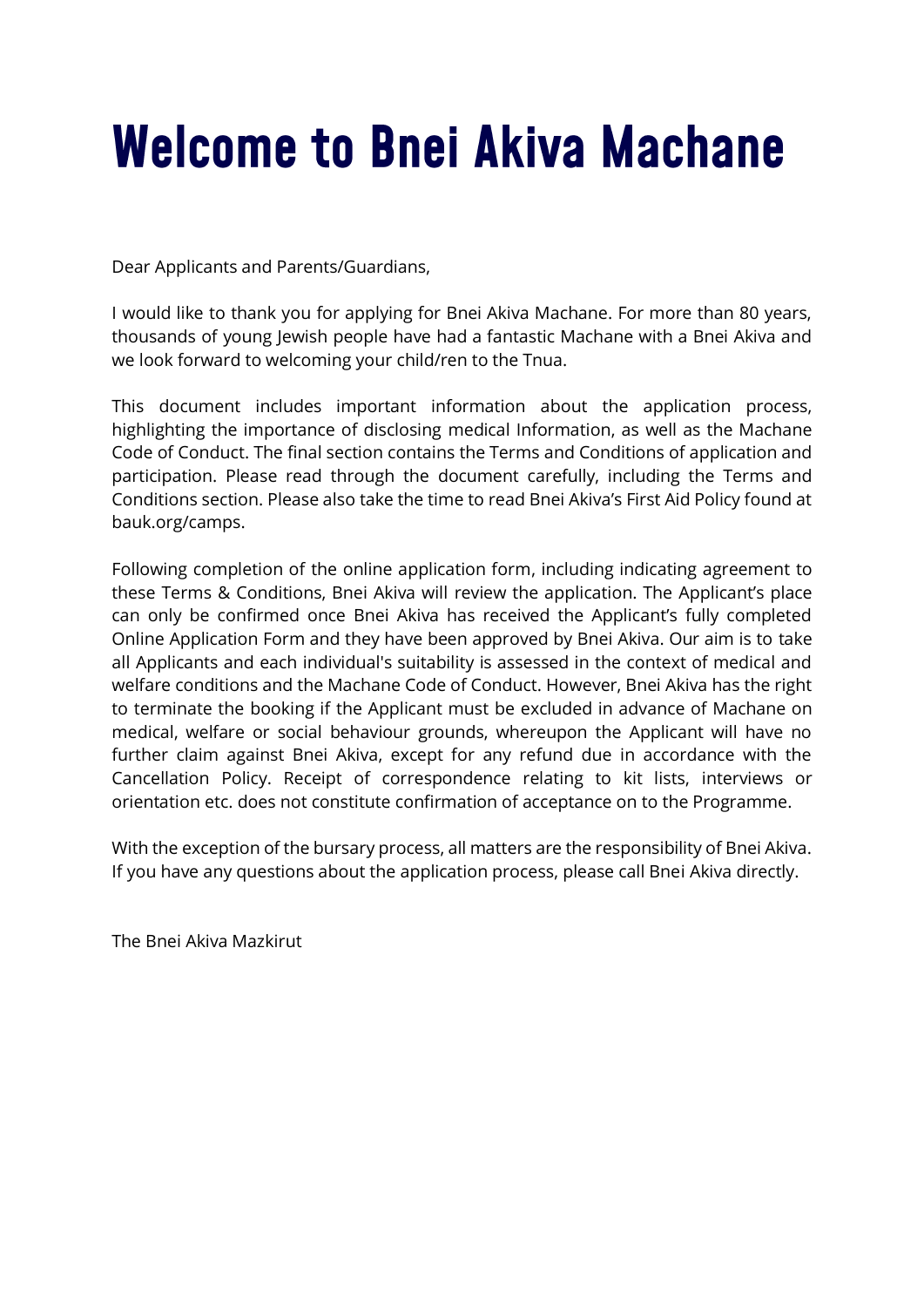### **The Application Process**

On the application form, you will be asked to agree to the Terms and Conditions of application, as well as the Machane Code of Conduct. Both documents can be found within this booklet. After reading these you will need to tick a box to confirm that you have read, understood and agreed to the Terms and Conditions and the Machane Code of Conduct, whereby you agree to be bound by the Terms and Conditions and Code of Conduct set out below. Only once this box is ticked will you be able to proceed with your application for Machane.

Please note, the Applicant's place can only be confirmed once Bnei Akiva has received the Applicant's fully completed Application Form and payment, and they have been **approved by Bnei Akiva.**

### **Travelling Abroad**

Applicant Photograph: A close-up picture or scanned image of the picture page of the Applicant's passport needs to be inserted into the Online Application Form using a .jpeg, .jpg or .png format.

Passport: It is Parent/Guardian's responsibility to obtain a valid passport prior to departure. The Applicant's passport must be valid for 6 months after the date of their return to the UK from Machane. If you need to get a new passport, please do this IMMEDIATELY as this can take considerable time, particularly in the run up to the summer. If you need to apply for a new passport, submit your Online Application Form as normal and contact Bnei Akiva as soon as the passport is received.

Dual Citizens: Participants with dual citizenship must travel with both passports. It is your responsibility to address all relevant entry and exit requirements with the locations Embassy directly. Bnei Akiva are not able to advise you in these matters. If any delays or complications arise it will be wholly your responsibility.

Application Acceptance: Completion of the Online Application Form does not mean acceptance onto the Programme. Bnei Akiva will have their own acceptance processes which may include an interview and/or agreement of behaviour contracts. Bnei Akiva has the right to reject, decline or cancel any application or booking at any stage of the process for any of the reasons contained in this booklet.

Please ensure that the Online Application Form is submitted by the deadline date. Bnei Akiva may not be able to process forms submitted after the deadline date. All correspondence regarding application, deposits, deadlines and cancellation fees should be directed back to Bnei Akiva.

### **Medical Information**

No Applicant will be considered for acceptance on to Machane without completing the Medical Information provided on the Online Application Form.

We recommend that all questions on the Application Form relating to Medical Information are completed by both the Applicant and a Parent/Guardian together. Make sure that you complete each question carefully and honestly and include any pre-existing conditions.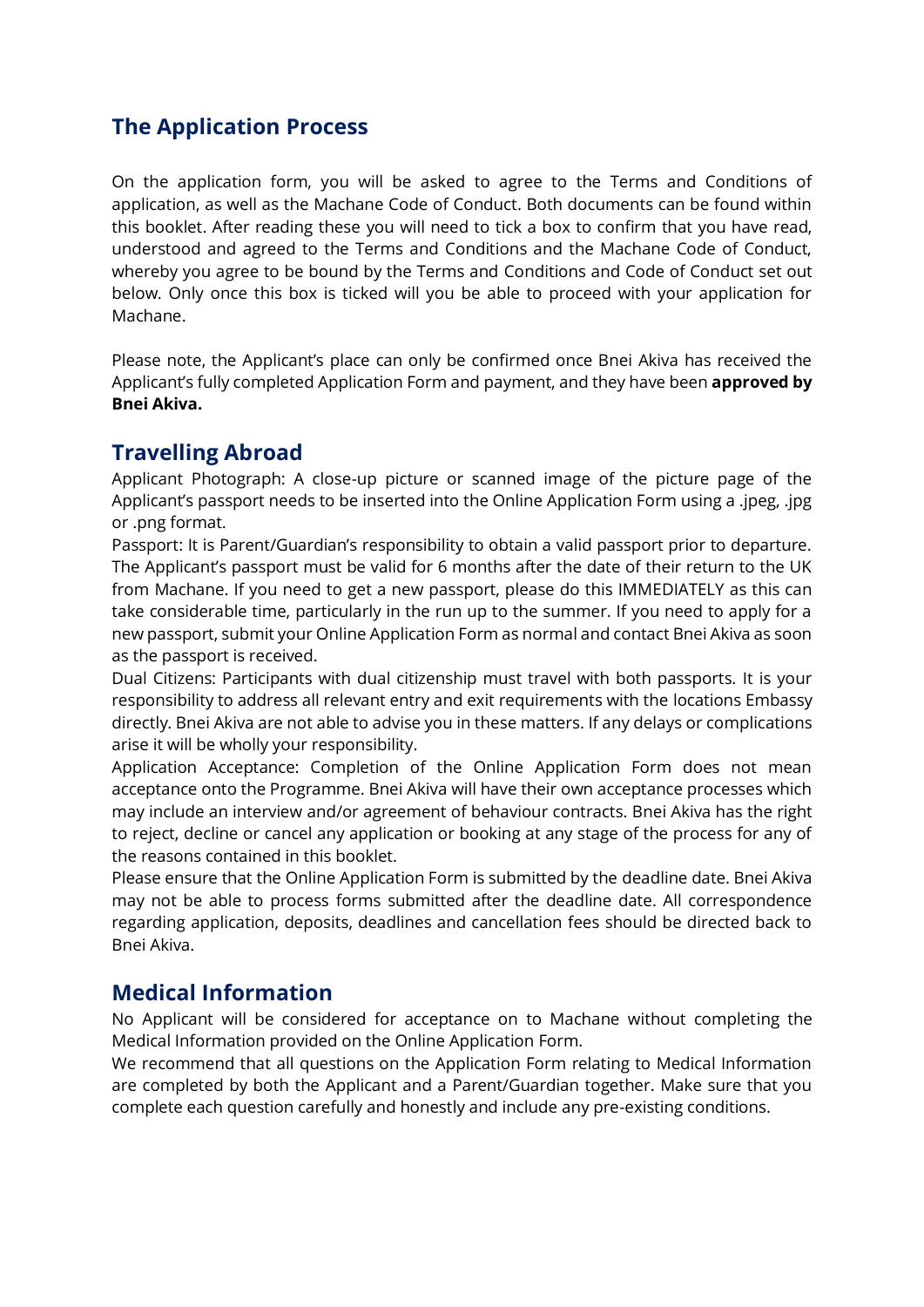#### **The Importance of Full Disclosure**

Machanot are physically and mentally demanding. Participants will be sleeping in dormitories or, sometimes, camping outdoors. There will be programming which may involve hiking long distances daily, rock climbing and abseiling at beginner level, cycling, swimming, diving, water sports, kayaking and other strenuous activities.

Our aim is to take all Applicants and each individual's suitability is assessed in the context of medical and welfare conditions and the Machane Code of Conduct. We want everyone to participate and so we need to know how medically, and physically fit Applicants are and whether they have any condition/s which may prevent or limit their participation in any activities. Therefore, it is imperative that Medical Information is provided by the Applicant, Parent/Guardian (if Applicant is under 18). The questions are designed for you to give us the fullest information about the Applicant's health, and we must insist that all pre-existing conditions are disclosed. This covers all medical matters of any nature relating to medical, physical, mental and emotional health.

We will make every effort to make reasonable adjustments to accommodate all Participants through the experience and skills of our professional staff. However, in certain circumstances, it may be impossible for us to guarantee the safety of Applicants and/or others taking part in the Machane and in those circumstances, we reserve the right to refuse the Application.

In previous years we have found that some Participants/Parents/Guardians had not disclosed all medical information. This has implications for the Medical Insurance and the Group:

i. Medical Insurance: All Participants who choose to be part of the Bnei Akiva Machane Group Insurance Policy have basic medical insurance provided and a summary of the details can be found at bauk.org/camps. All pre-existing conditions must be declared as the insurer must approve each Applicant in the context of the Medical Information provided. Some pre-existing conditions may be excluded, and Applicants should contact Bnei Akiva if in doubt. It is of course possible for the Applicant to take out their own additional medical insurance and we require everyone with pre-existing conditions not covered by the basic Medical Insurance to do so.

It is the responsibility of the Applicant or Parent/Guardian (if Applicant is under 18) to take out supplementary insurance to cover any additional medical conditions (including preexisting medical conditions). Should a pre-existing condition not be declared, or the severity not be disclosed, and the Participant has a recurrence of the condition during Machane, the Participant and their Parents/Guardians will have to pay for the full cost of treatment and any additional costs incurred, e.g. hospitalisation, return travel/flights etc.

ii. The Group: Failure to disclose pre-existing conditions may result in discomfort for the Participant, the Madrichim (Leaders) and the Group. The Madrichim (Leaders) may also be unqualified or untrained to deal with the medical condition and this may have serious consequences. Therefore, for Bnei Akiva to be able to fulfil our duty-of-care, you must disclose all conditions and illnesses.

Our aim is to include all Applicants where reasonably possible and disclosing information does not necessarily mean rejection of an Application. It simply gives Bnei Akiva all the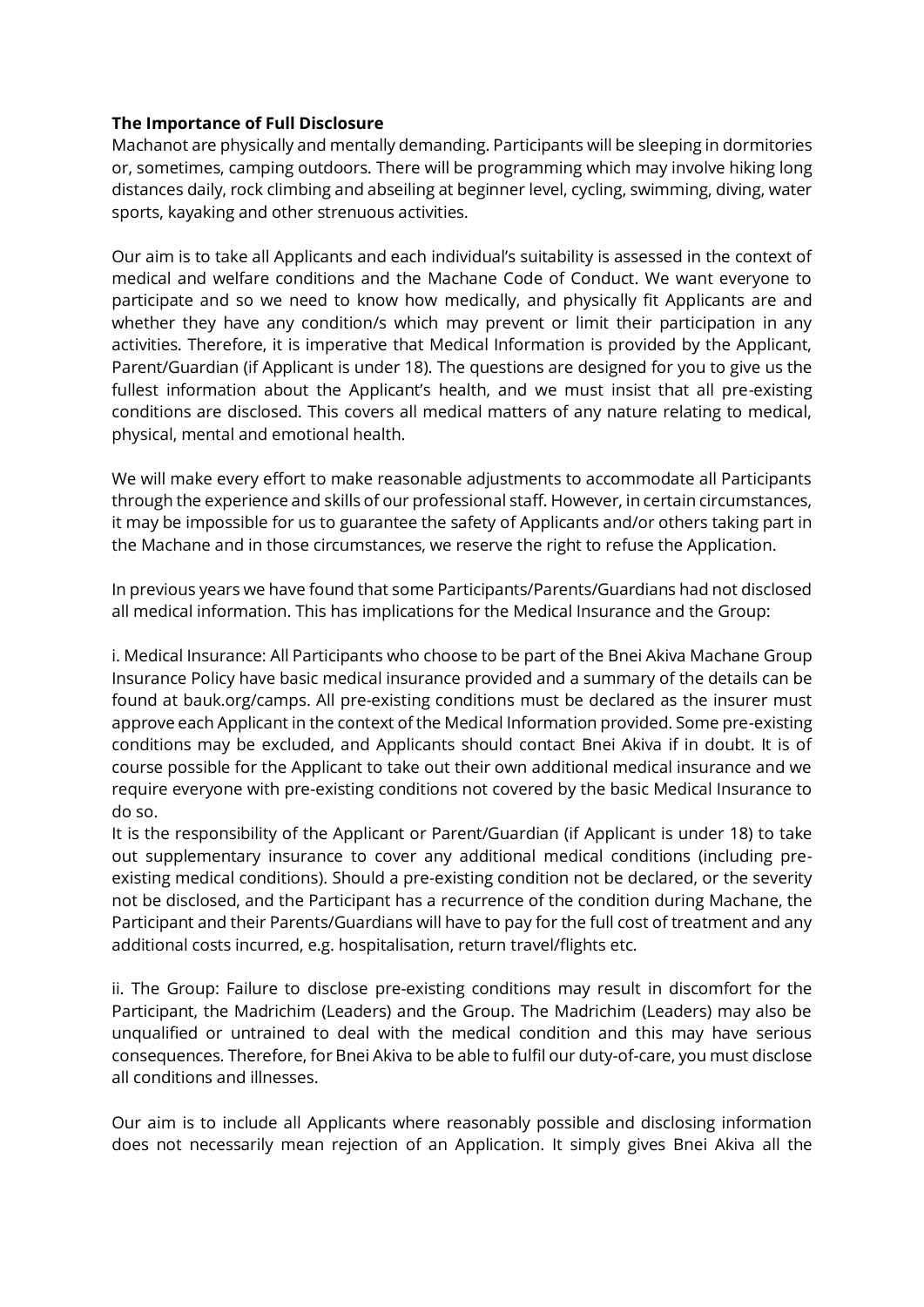important information required to assess whether the Applicant can be taken good care of on the Programme.

#### **Additional Information**

If you consider that Bnei Akiva needs to know more about the Applicant's condition or situation please do not hesitate to contact Bnei Akiva. If you consider that you need to request any reasonable adjustments to be made to allow the Applicant to participate in Machane, please call Bnei Akiva to discuss whether these would be possible.

If the Applicant has been under the care of a specialist in the last two years (eg: cardiologist, psychiatrist, social worker etc...) you must submit a written detailed report from the specialist giving complete diagnosis, prognosis and their opinion of the Applicant's capability to participate in the Programme, with any limitations that Bnei Akiva should be aware of. This should accompany the Medical Information provided on the Online Application Form. Insufficient information might preclude acceptance on the Programme. In addition, if Bnei Akiva becomes aware at a later date that further information could have been provided at the time the application was made, and that information was not provided at that time, Bnei Akiva reserves the right to reassess the suitability of the Applicant for the programme and may result in the cancellation of the contract made with the Applicant to participate in Machane.

#### **Medicine**

If an Applicant is required to continue receiving medication during the Programme, full details should be specified on the Online Application Form. Please refer to the Bnei Akiva First Aid Policy for more details, which can be found at bauk.org/camps

#### Applicant's State of Health

If any changes take place relating to the Applicant's medical, emotional, mental or physical condition before departure, you must immediately submit an explanatory medical letter, detailing diagnosis, prognosis and treatment. Failure to submit such a letter would invalidate the Medical Insurance and may result in the Applicant's removal from the Programme without any refund. The Parent/Guardian will be held liable for all associated costs including, but not limited to, medical expenses, return flights to the UK and travel.

### **Immunisations and Allergies**

#### **Immunisations**

Every Applicant or Parent/Guardian (if Applicant is under 18) is responsible for and required to ensure that the Applicant obtains any required and recommended immunisations at the appropriate time prior to departure.

We understand that good general practice requires all young people to have had the appropriate immunisations for Polio, MMR and Tetanus and we strongly encourage all Machane Participants to follow this guidance. Therefore, all Machane Participants are understood to have had these immunisations and where this is not the case, the Parent/Guardian will be held wholly responsible for any illness or infection which could have been prevented by the administration of the immunisation prior to the commencement of Machane. Bnei Akiva reserves the right to reject the application of anyone deemed to be a health risk to others, or themselves.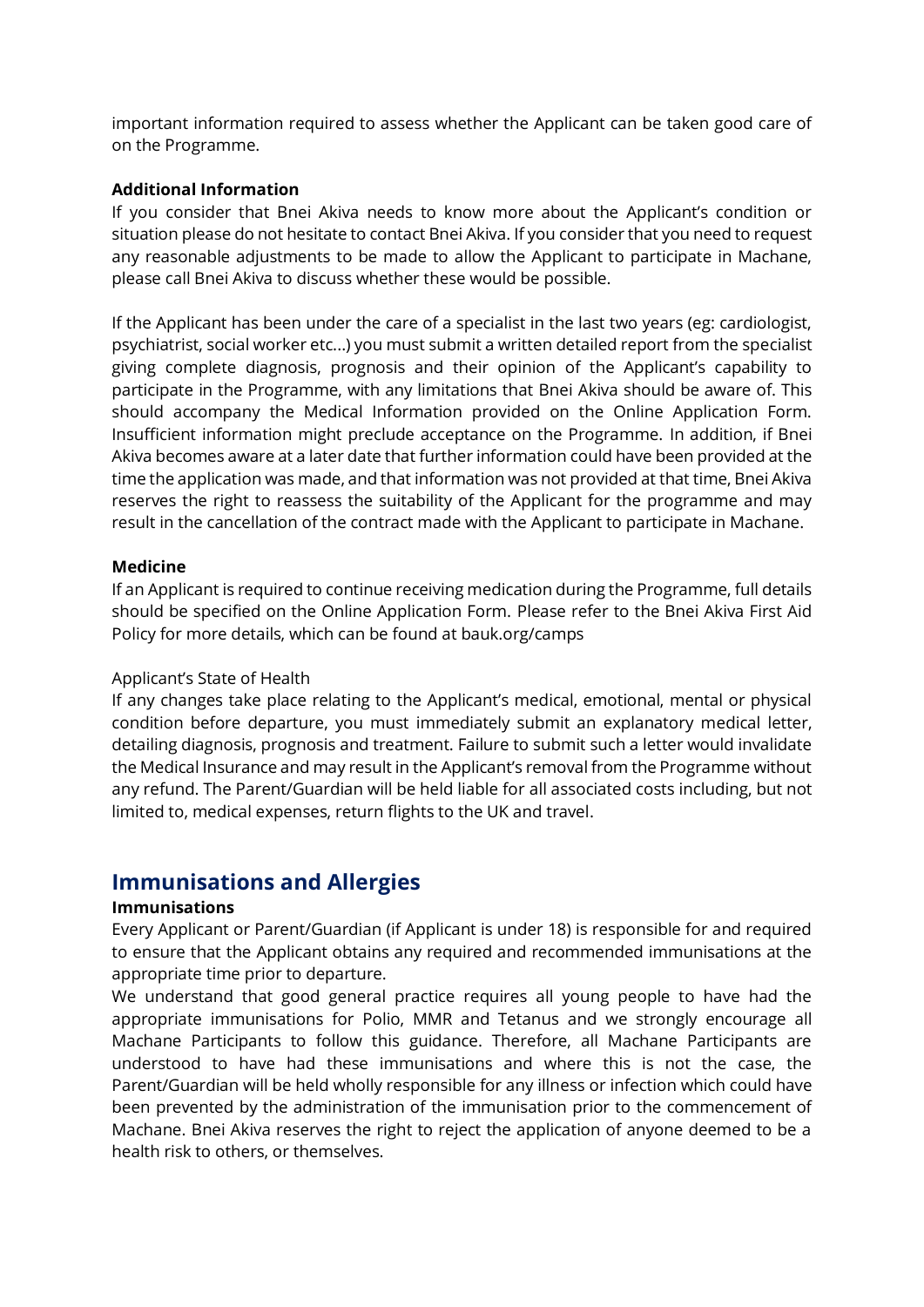In relation to Tetanus, should the Participant not have had a booster within the last 10 years prior to the commencement of Machane and they contract an illness or infection as a result, costs, including but not limited to the administration of a Tetanus injection should it be required, travel, hospitalisation, treatment and any necessary will not be covered by the Travel and Medical Insurance Policy. The Parent/Guardian will be responsible for all costs incurred for any treatment received as a result of this. We will rely on information supplied on the Medical Form relating to these matters.

#### **Allergies**

All Applicants with an allergy must give full details on the Application Form so Bnei Akiva can fully understand their specific needs prior to Machane. In the large majority of cases, Bnei Akiva can cater for these needs. It is essential for you to provide us with very specific information relating to any allergy (including whether reaction occurs with airborne food particles) to make us aware of the possible risks.

As a reminder, any Participant that has an EpiPen should bring a minimum of two doses (as per your requirements) on Machane. One of the doses will be on the Participant at all times and the other will be handed into the designated First Aider. If an EpiPen is lost or used, it must be replaced at the family's expense as replacements will not be covered by the Medical Insurance.

#### **In respect of all information disclosed in the Application form or at a later date:**

Please note that Bnei Akiva reserves the right to:

- Forward any forms to an independent medical practitioner, legal advisor or Insurer for their professional opinion;
- Proactively and directly contact a GP, counsellor, school, specialist doctor or other relevant medical professionals regarding information on the Medical Form to request additional information or further clarification
- Request that you obtain your own medical insurance and sign disclaimers if the medical insurance company refuses to cover certain pre-existing conditions;
- Reject an Applicant on medical grounds based on the recommendations of your doctor/specialist and/or Insurers;
- Reject an Applicant on medical grounds based on the recommendations of our independent doctors and/or Insurers;
- Remove a Participant from the Programme should any undisclosed or not fully disclosed medical issue or condition become apparent;
- Request that an Applicant and Parent/Guardian signs a medical and/or welfare agreement, should a care plan be needed for additional care of pre-existing medical conditions. Refusal to sign such an agreement may lead to rejection or removal from the Programme.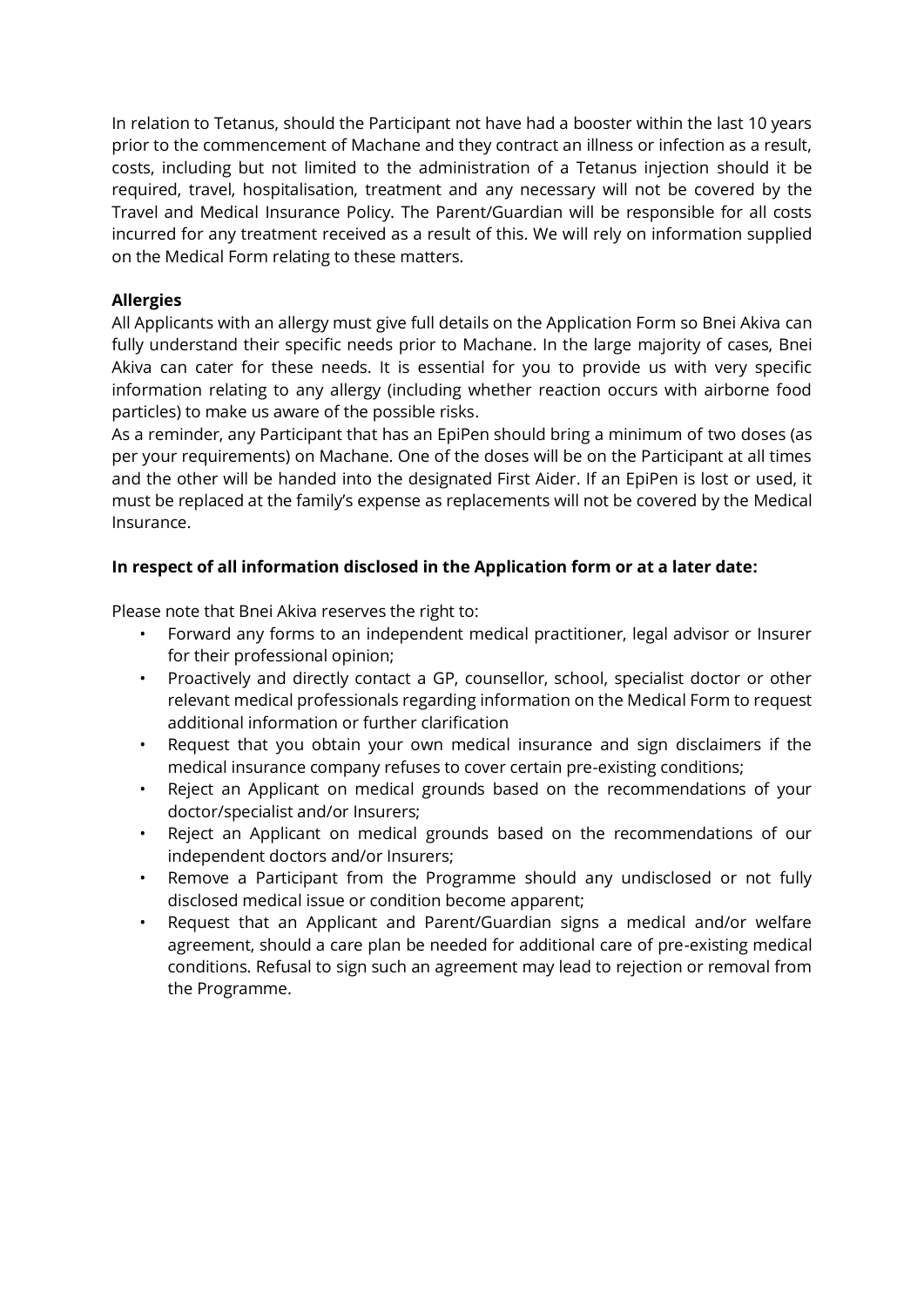# **Machane Code of Conduct**

#### **Introduction**

This document is the Machane Code of Conduct and sets out the expectations and minimum standards of behaviour. It emphasises respect for, and tolerance of, others as its main concern, though it is also for the Participants' own protection. Participants on Bnei Akiva Machane are required to take full responsibility for themselves and their actions. Please remember that all Participants are expected to behave appropriately at all times and are also expected to be selfdisciplined. If members of the staff team need to enforce disciplinary measures, it is essential that staff are treated with respect. In return, Participants have a right to expect that the above will be reciprocated in so far as the Participant will be treated with respect and fairness.

You should also be aware of official authorities and laws that supersede this statement - most particularly the laws of the countries where programming occurs and their law enforcement agencies, and the rules of institutions whose services we use.

Upon applying to Machane, the Applicant and the Parent/Guardian (if the Applicant is under 18) will be required to agree to the terms of the Machane Code of Conduct.

Violations of the Machane Code of Conduct may result in dismissal from the Programme, which is at the sole discretion of Bnei Akiva. In these circumstances, the Participant and/or Parent/Guardian (if the Participant is under 18) will be liable for all costs relating to the expulsion and no refund related to the price of Machane will be given. If additional costs are incurred, the Parent/Guardian will be required to pay these within one month from dismissal from the Programme.

#### **Mutual Respect and Group Responsibilities**

By signing up for the Programme the Applicant is committing to attend, be involved and participate fully and positively in all aspects of the Programme and group activities. Another expectation of all Participants is cooperation, particularly with, though not limited to, their Madrichim (Leaders). This can/or will include appearing at appointed places on time, accepting responsibilities when so assigned etc... Failure to cooperate with any and all staff members is likely to result in the Participant's removal from the programme.

#### **Leaving designated areas**

Nobody is permitted to leave the site, the group, or designated areas under any circumstances unless permitted by a senior member of Bnei Akiva staff.

#### **Looking After Your Environment**

Participants are responsible for maintaining their accommodation, which must be left in exactly the same condition as it is found. Any damage resulting in costs created by Participants, including graffiti, other supposed artwork (even if added to graffiti that is already there) and/or incidents requiring additional cleaning, will result in a charge to the Participant and will be treated as a disciplinary issue. In addition, Participants have an individual and collective responsibility to maintain all areas of the accommodation in which they are staying and the private transport they use. Should there be pre-existing damage in a Participants accommodation, they should inform their Madrichim at the earliest possible opportunity.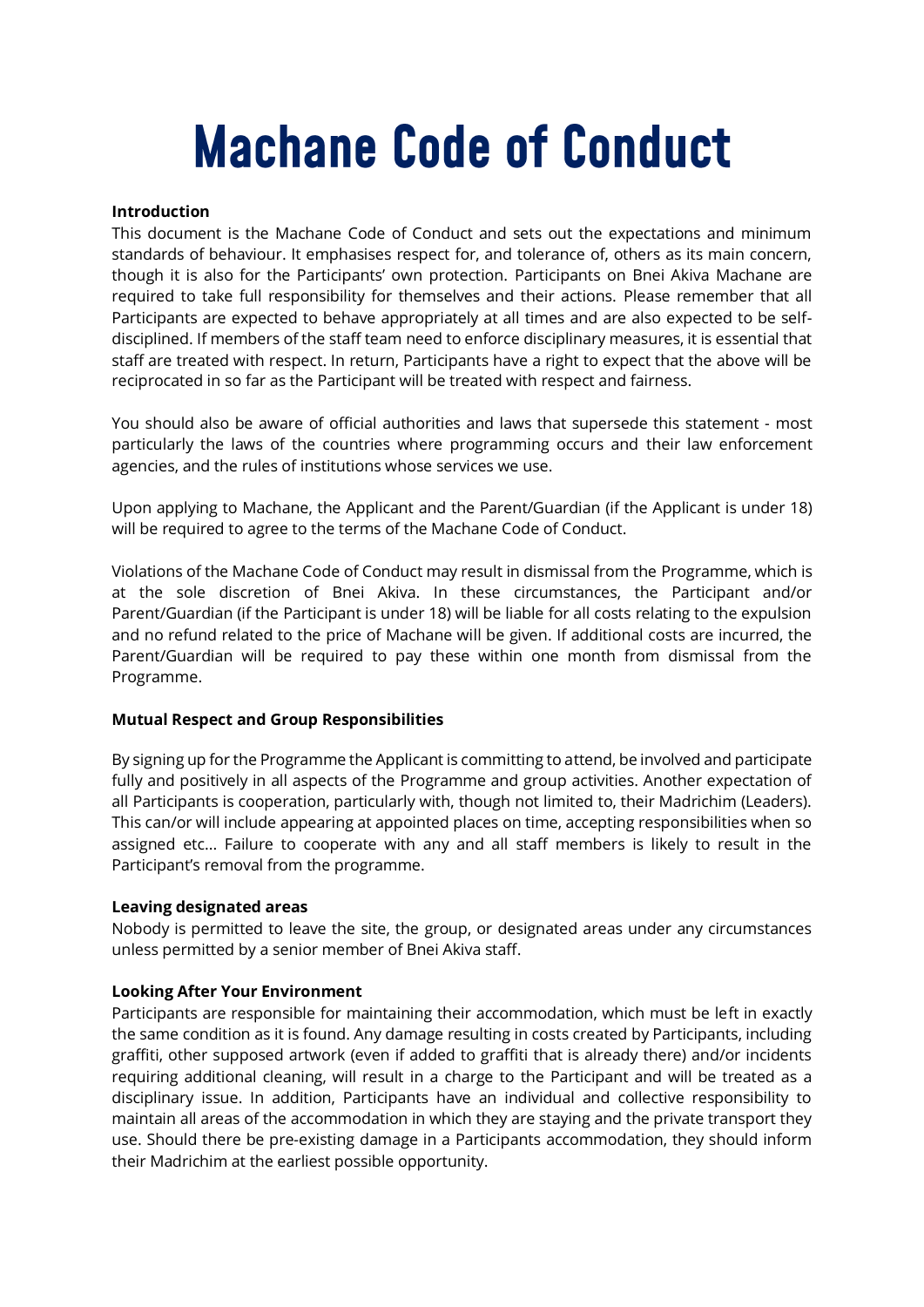Should the Participant cause wanton damage, the Participant and/or Parent/Guardian will be liable to cover all direct and/or indirect costs incurred, and to reimburse Bnei Akiva immediately as required. **In cases of reasonable doubt and where the responsible Participant(s) decline to come forward and admit their actions, the costs of any damage may be distributed amongst the relevant/all group Participants.** In the event, that Bnei Akiva is required to cover the cost of any such damage at the time it is caused, payment will be sought from the Participant/s and/or Parents/Guardians to reimburse Bnei Akiva's costs.

#### **Anti-Social Behaviour**

Bnei Akiva have a zero-tolerance policy towards anti-social, sexist, racist, homophobic or otherwise negative behaviour. We classify the following as examples of serious anti-social behaviour (this is not an exhaustive list): Bullying, whether cyber or direct, Violence, Abusive Language, Physical, Emotional, Sexual Abuse or Harassment directed towards Participants, Madrichim (Leaders) or anyone with whom Participants have come into contact.

Every Participant on the Programme has an equal right to experience Machane fully, free from any bullying, ridicule, harassment or abuse of any kind. Any Participant who mistreats another member of the Machane will be disciplined in an appropriate manner according to the Discipline Procedure outlined in this document. In serious cases of anti-social behaviour a Participant will be sent home from the Programme at the sole discretion of Bnei Akiva. In these circumstances, the Participant and/or Parent/Guardian (if the Participant is under 18) will be liable for all costs relating to the expulsion and no refund related to the price of Machane will be given.

The social environment created on Machane is designed to be a safe space for both Participants and Madrichim (Leaders), as well as anyone with whom the group comes into contact with. Below you will find further explanations regarding Sexual Harassment and Bullying, though anti-social behaviour is not limited to these exclusively.

#### **Sexual Harassment**

Sexual Harassment is defined as any unwanted behaviour of a sexual nature that causes offense, distress, intimation or humiliation. These behaviours do not have to have been objected to during the Machane process/during Machane itself for it to be unwanted and for it to constitute harassment. Sexual Harassment can take many forms and can include, but is not limited to:

- Making sexually degrading comments or gestures
- Staring or leering at other people's bodies
- Making sexual jokes or propositions
- Sending or posting emails, text messages or social media posts with sexual content
- Sharing images or videos of other people, online, via text or otherwise, with sexual content
- Physical behaviour, including unwelcome or non-consensual sexual advances and touching
- Displaying sexually explicit pictures in someone else's space or a shared space
- Continuing to touch or hug others if they have said that they do not wish to be touched
- Sharing sexual fantasies or thoughts of a sexual nature, either verbally or in writing

#### **Bullying**

There is no legal definition for bullying. However, it is usually defined as behaviour by an individual or a group that is repeated and is intended to hurt an individual or a group of people either physically or emotionally. Bullying is often aimed at certain groups, for example because of their race, religion, gender, sexual orientation, mental health or any other aspect of a person including their background, personality, appearance or disability.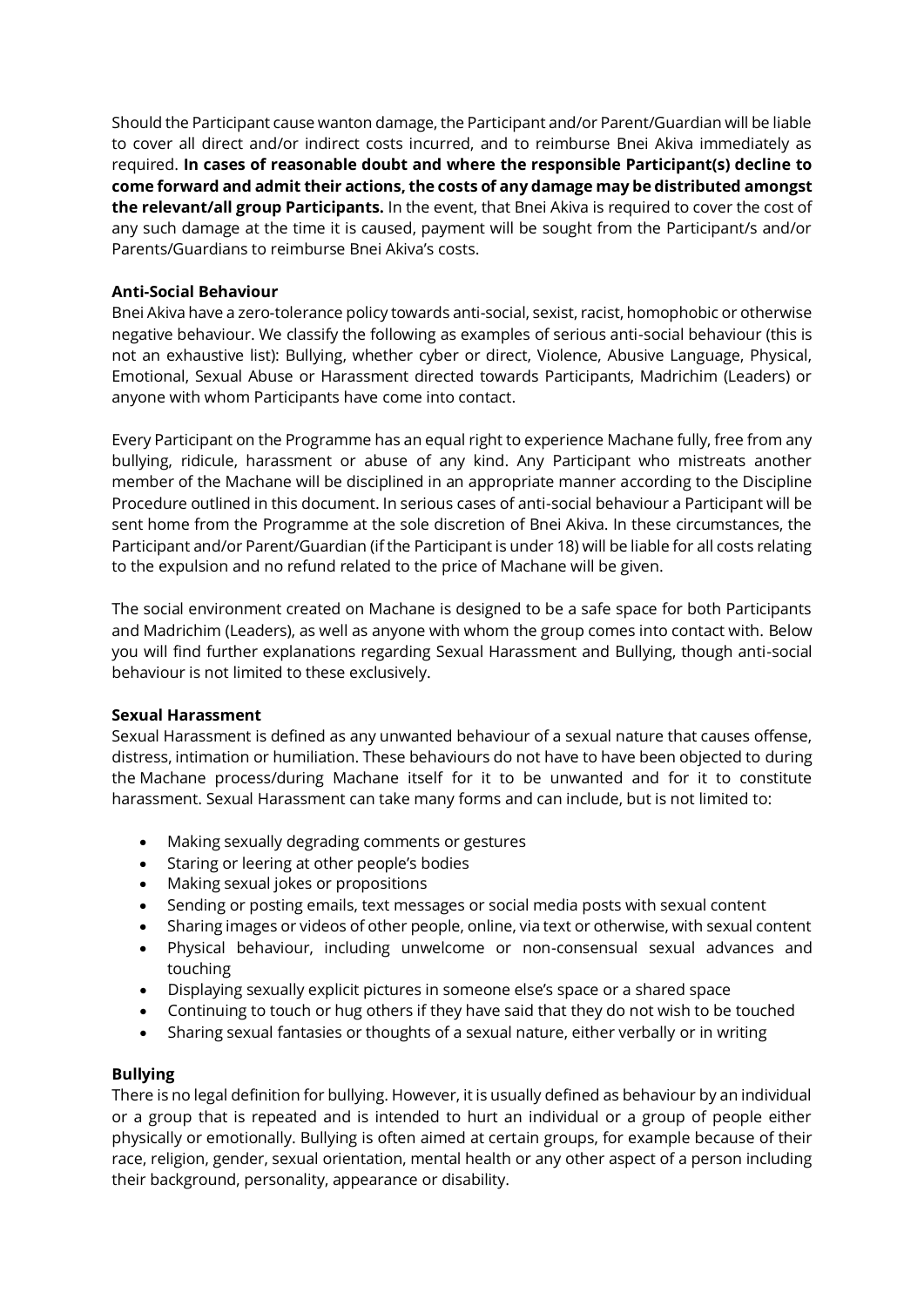Bullying can take many forms and can include, but is not limited to:

- Social exclusion (excluding, ostracising or ignoring other members of the group)
- Cyberbullying (bullying via mobile phones or online, eg: social media, instant messenger etc…)
- Teasing
- Name-calling
- Physical assault
- Making threats

Bullying will not be tolerated, irrespective of whether it is intentionally harmful or is masqueraded as jesting or "banter". Any occurrences of bullying may lead to immediate removal from Bnei Akiva Machane.

#### **Mobile Phones**

All Participants across Bnei Akiva Machane can bring their mobile phones to Machane, however these must be handed in on arrival **regardless of age**. Phones will be handed back at specific times during Machane to call home. **Bnei Akiva does not take any responsibility for any mobile phones and other electronic devices brought to Machane.**

Bnei Akiva encourages an engaging social environment, and an experience on Machane that is wholly immersive.

The decision to limit the use of mobile phones on Machanot will help create this unique Bnei Akiva environment, whilst also encouraging Chanichim to interact away from their screens. The use of mobile phones at Machane can also lead to a negative impact on the group environment through bullying and other social pressures. Bnei Akiva has structures in place to cater for the welfare of all Chanichim, and if necessary to arrange for them to speak to their parents. If you need to speak to your child urgently, please call Ruth in the Bnei Akiva Bayit on 0208 209 1319 ext.7 and this can be facilitated.

Bnei Akiva strongly discourages bringing any tablet or other streaming device to Machane. If it is found that a device is having a negative impact on the overall experience, these will be confiscated and returned at the end of Machane.

Please also note that the phone signal can be very limited on the Machane sites.

#### **Illegal Drugs**

Anyone who is determined/found to have purchased, sold, possessed or used any illegal drugs or narcotics and/or abused legal drugs (or to have been in the presence of others while they did any of the aforementioned acts) will be immediately dismissed from the Programme. They will be returned home, or to their country of origin at their own expense, or that of their Parent/Guardian (if the Participant is under 18), without any refund. The Parents/Guardians will be informed of the reasons why the Participant has been sent home. Bnei Akiva reserve the right to carry out random drug testing at any point during the Programme, including urine or blood tests to test for and/or confirm usage. In certain circumstances, we may require such tests prior to departure and this could affect participation on Machane. Bnei Akiva may involve the local Police in cases of drug usage or suspicion of drug usage.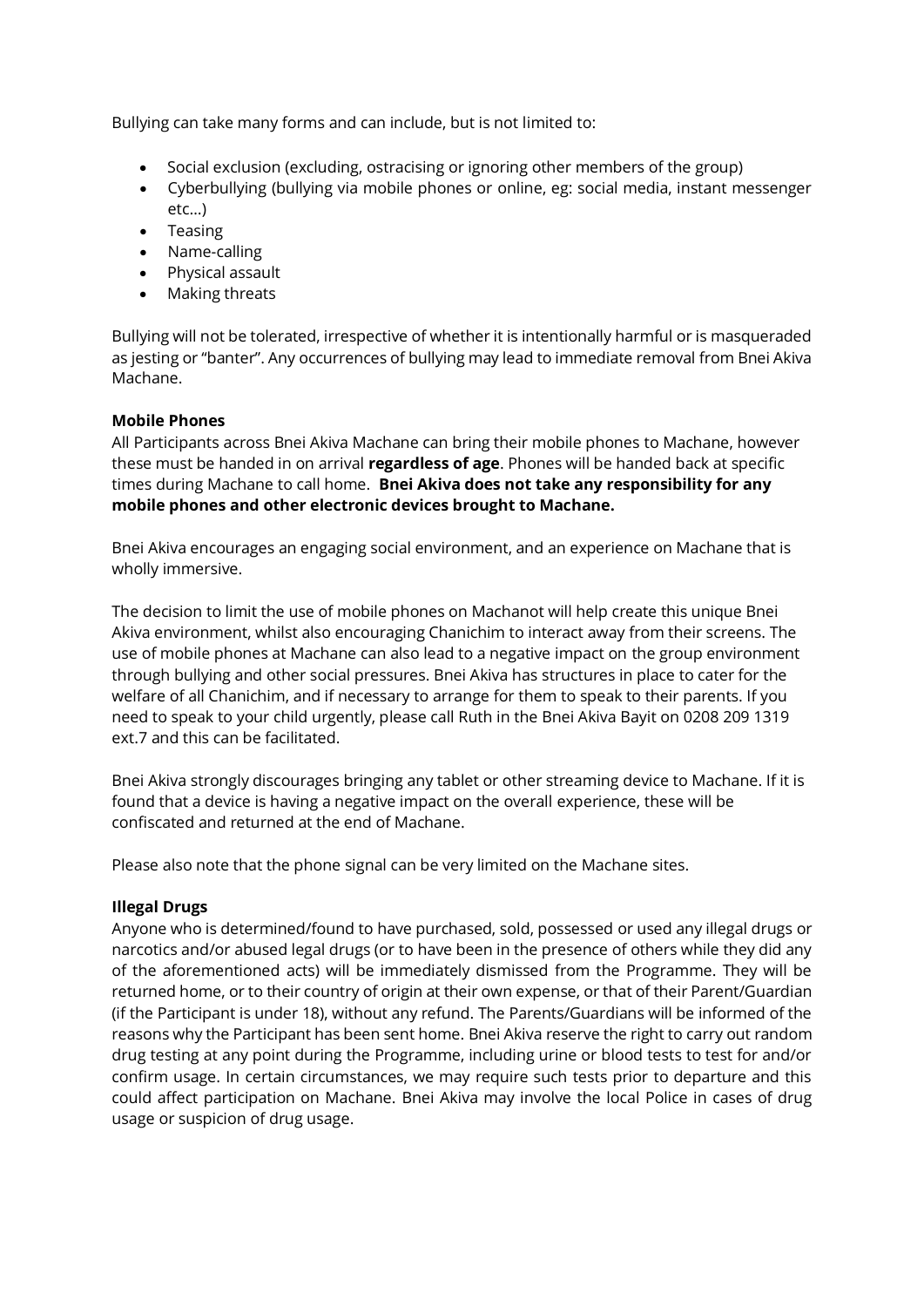Any medical attention required as a direct or indirect result of the use of illegal drugs will not be covered by the medical insurance policy and the Parent/Guardian will be responsible for all associated costs.

#### **Alcohol**

The purchase, possession or consumption of any alcoholic beverages is illegal and completely forbidden on any Bnei Akiva Machane.

If Participants are found in possession of alcohol it will be immediately confiscated. Those caught in possession and/or those found to have purchased or consumed alcohol at any point during the Programme, should expect to be removed from the Programme. In these cases, the Participant's dismissal from the Programme and subsequent return to their country of origin at their own expense and without refund should be expected, and this decision will be at the sole discretion of Bnei Akiva. In these circumstances, the Participant and/or Parent/Guardian (if the Participant is under 18) will be liable for all costs relating to the expulsion and no refund relating to the price of Machane will be given.

#### **Smoking and Tobacco Products**

If Participants are found in possession of any tobacco related products at any time, it will be treated as a serious breach of discipline and the products will be confiscated and disposed of. For the avoidance of doubt, if the Participant is found in possession of any tobacco products (including e-cigarettes), their dismissal from the Programme and subsequent return to their country of origin at their own expense will be at the sole discretion of Bnei Akiva. The Participant and/or Parent/Guardian will be liable for all costs relating to the expulsion and no refund related to the price of Machane will be given. Please note that vaping is also strictly forbidden.

#### **The Right to Search**

Bnei Akiva hope that the need never arises, but there may be occasions where Bnei Akiva reserves the right to search a Participant's personal possessions during the Programme if they have a reasonable suspicion that a Participant possesses prescribed/non-prescribed medication, illegal drugs, alcohol, tobacco products and/or weapons etc.

If the Madrichim (Leaders) are prevented from completing a search of the Participants' personal possessions, Bnei Akiva are entitled to interpret this as an indication that such prohibited items may be in the possession, or under the control, of the Participant. In this case the Participant may be excluded from the Programme. In these circumstances, the Participant and/or Parent/Guardian (if the Participant is under 18) will be liable for all costs relating to the expulsion and no refund related to the price of Machane will be given.

#### **Religious Standards**

Bnei Akiva is a Modern Orthodox and Religious Zionist movement which means that we adhere to Halacha. During camp we endeavour to keep Halacha, which includes, but is not limited to; Shabbat, Kashrut and Shomer Negia. We ask that you respect our halachic policies even if you are not used to it from home. Furthermore, the day will take Religious practice into account during its structure, meaning that we daven three times a day and recite the appropriate brachot before and after meals. If you are not used to anything like this, please speak to a Madrich as we want this to be a personal religious experience as opposed to a boring part of the day. We are an inclusive movement, and we don't feel that anyone should be punished for lack of knowledge or mistakes, so please feel comfortable to ask any of your Madrichim or the Rav Shaliach if you are unsure about anything.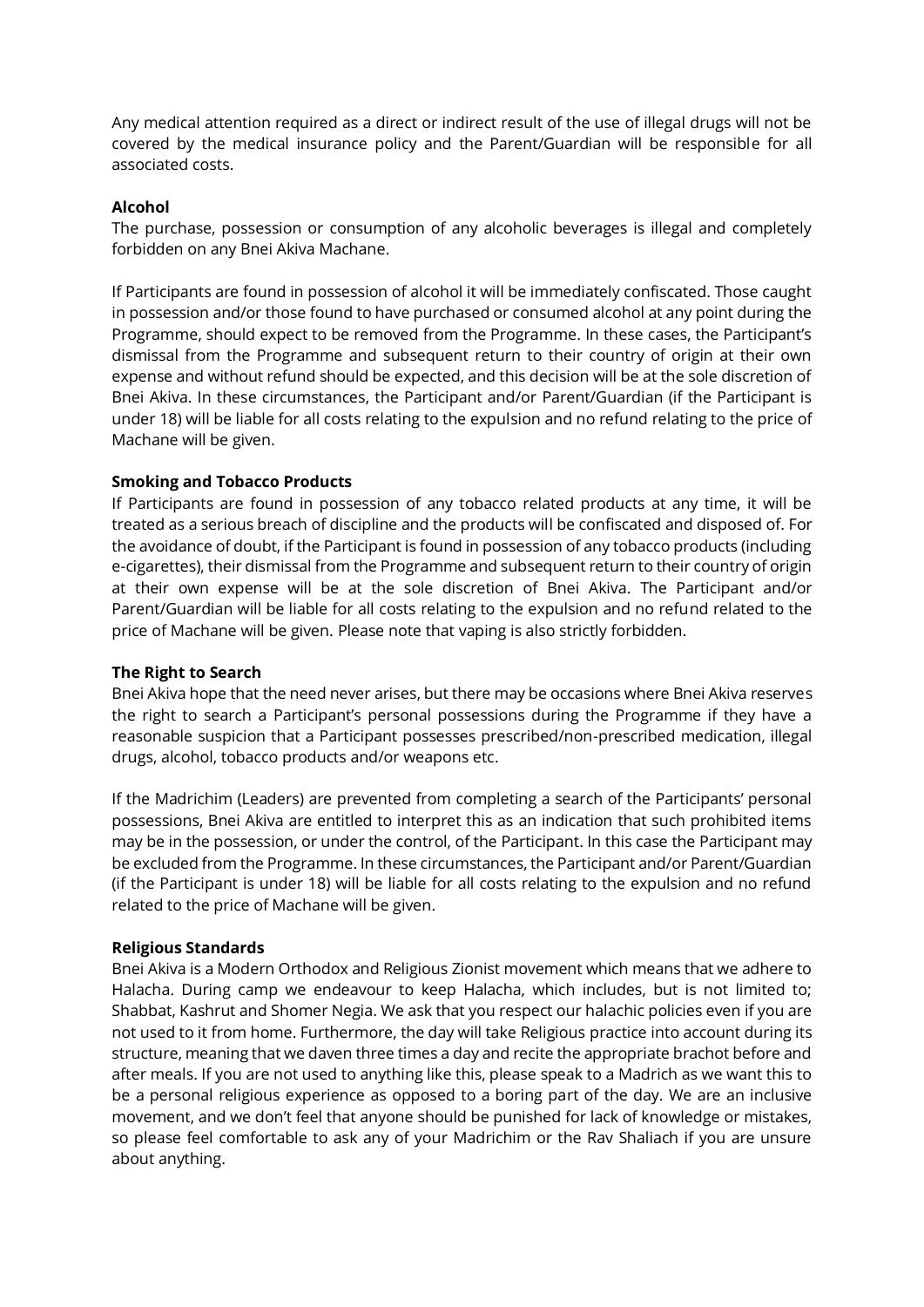#### **Dress Code**

Skirts must cover the knee when you are sitting down. Girls may wear trousers, however very tight jeans, leggings and jeggings are not acceptable. Sleeves must be an acceptable length even when stretching in the air and necklines should be modest. Boys may only wear shorts which are to the knee. Please ensure that you are dressed appropriately as it will be uncomfortable for both you and your Madrichim if you have to be asked to change.

Please remember that all the rules of tzniut apply on Shabbat as well as during the week. Shabbat clothes must be worn for the entirety of Shabbat. Jeans are not suitable to wear on Shabbat. If you don't have Shabbat clothes, please tell one of your Madrichim. Any prolonged intentional disregard for the religious atmosphere of Bnei Akiva could lead to disciplinary proceedings and the Participant being dismissed from the Programme without refund.

#### **Additional Rules**

In addition to all of the above, any one of the following actions (though not limited to this list) will constitute grounds for dismissal from the Programme at the sole discretion of Bnei Akiva. In these circumstances, the Participant and/or Parent/Guardian (if the Participant is under 18) will be liable for all costs relating to the expulsion and no refund related to the price of Machane will be given. If additional costs are incurred, the Parent/Guardian will be required to pay these within one month from the dismissal.

Please note if any of the behaviour below is displayed prior to Machane, Bnei Akiva reserve the right to reject an Applicant from Machane.

- Engaging in criminal activity
- Tattooing any part of the body
- Failing to follow or cooperate with the instructions of all Machane Madrichim (Leaders), and any other agents involved in the operation of Machane regarding safety and security, including leaving the group without permission during Machane
- Gambling
- Using your power, strength or authority to intimidate others around you (this includes all forms of bullying and sexual harassment)
- Abusive language
- Racist, homophobic and/or sexist language
- Fighting and violent behaviour
- Disrespectful behaviour towards anyone, including but not limited to; Madrichim (Leaders), Rakazim (Group Organisers), other Participants, other Machanot, members of the public and/or other officials or staff
- Deliberate damage to property
- Deliberate harm to any part of one's body
- Disobeying instructions from Madrichim (Leaders) in relation to sleeping arrangements
- Use or possession of weapons
- Being complicit, concealing information or being directly involved in discrimination of any kind including, but not limited to, bullying, sexual harassment, racist behaviour and homophobia
- Theft from, including but not limited to, other Participants and/or Madrichim
- Displaying behaviour other than that of a high standard
- Behaviour that is of a danger to the Participant(s) involved or to others on Machane
- Behaviour that may also influence other Participants who attend Machane in a negative way
- Persistent misbehaviour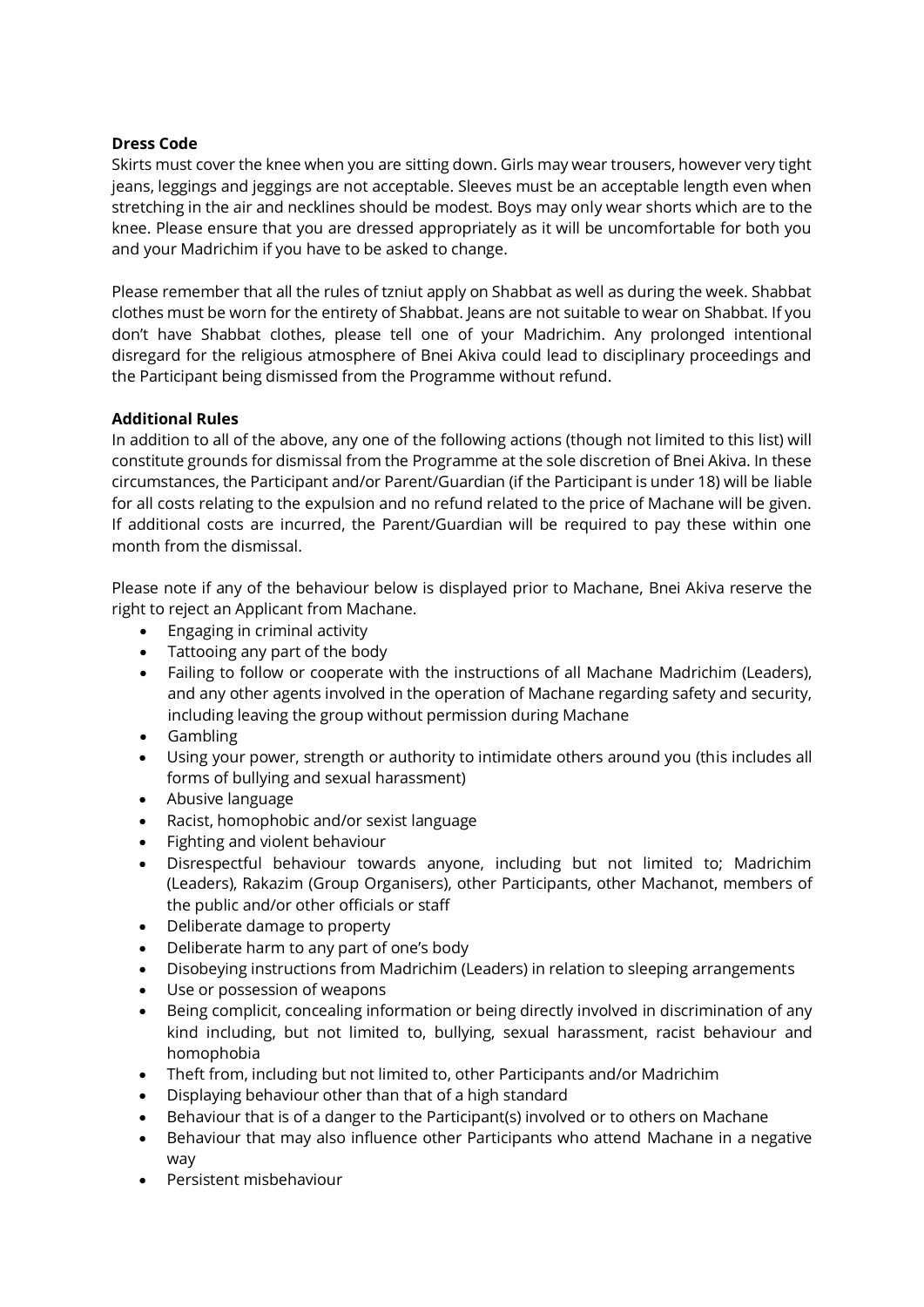- Carrying any form of medication, self-medicating or distributing medication, prescribed or non-prescribed, to other Participants
- Not following any additional rules and regulations given by any member of staff
- Piercing any part of the body
- Use of permanent hair-dye.

Any of the behaviour(s) above which takes place via phone, social media or instant messaging etc… will be considered as unacceptable as it would be if it had happened face-to-face.

We only exclude a Participant from Machane as a last resort. All available ways to deal with issues and concerns are evaluated before we seek to exclude anyone unless the circumstances merit immediate dismissal. We pride ourselves on being inclusive and attempt to give all those participating on Machane equal opportunities.

However, the above behaviours may well mean immediate exclusion for the Participant(s) involved and this decision will be made at the sole discretion of Bnei Akiva.

In addition to the above, Bnei Akiva may have other rules and expectations of conduct which form part of this Contract by way of variation. Such rules and expectations will be made known to the Applicant and Parent/Guardian in advance of Machane and/or during the programme.

#### **The Discipline Procedure**

There is a **three strike system** in place for dealing with unacceptable behaviour on Machane. Please note, that the strike system is not a punishment in its own right. Participants may, in addition to the three strike system be removed from programming or given other tasks in accordance with our Madrichim's disciplinary procedures and relevant UK and EU laws depending on the unacceptable behaviour involved:

**1. The First Strike:** This is a verbal warning where the Participant has the chance to speak to a Sgan/Rosh in relation to the specific behaviour. The Sgan/Rosh will guide and advise the Participant on what constitutes positive behaviour on Machane. Both Bnei Akiva and the Parents/Guardians will be notified at this point, where it is reasonably possible to do so.

**2. The Second Strike:** This will involve a discussion with the Participant about the reasons for their behaviour with a Sgan/Rosh of the group. The Parents/Guardians will be notified of the Second Strike and the reasons for it being given. At this stage the Participant is now on their second and final Strike. Agreements would be made between the parties to try and ensure that the behaviour keeps within an acceptable level and that the Participant is able to keep to the agreement that is made. The Participant will have to call their Parent/Guardian under the supervision of the Rosh Machane, where it is reasonably possible to do so. A Sgan/Rosh will reserve the right to give a Participant a Second Strike without them receiving a First Strike.

**3. The Third Strike:** If the Participant is still behaving negatively, they will be given a Third Strike and it is likely that the Participant will be dismissed from the Programme. At this stage the Participant will be removed from all programming, and they will speak with the Rosh Machane and the Mazkir/a about whether they will be able to continue on Machane. During this process, the Participant will continue to be cared for under the supervision of Bnei Akiva. Should the Participant be excluded from Machane, suitable travel arrangements to return home will be made and enacted. Participants who are sent home from abroad will travel unaccompanied after their arrival at airport security. When the Participant arrives in London they will be collected by their Parent/Guardian or Nominee from the airport. All additional costs associated with exclusion from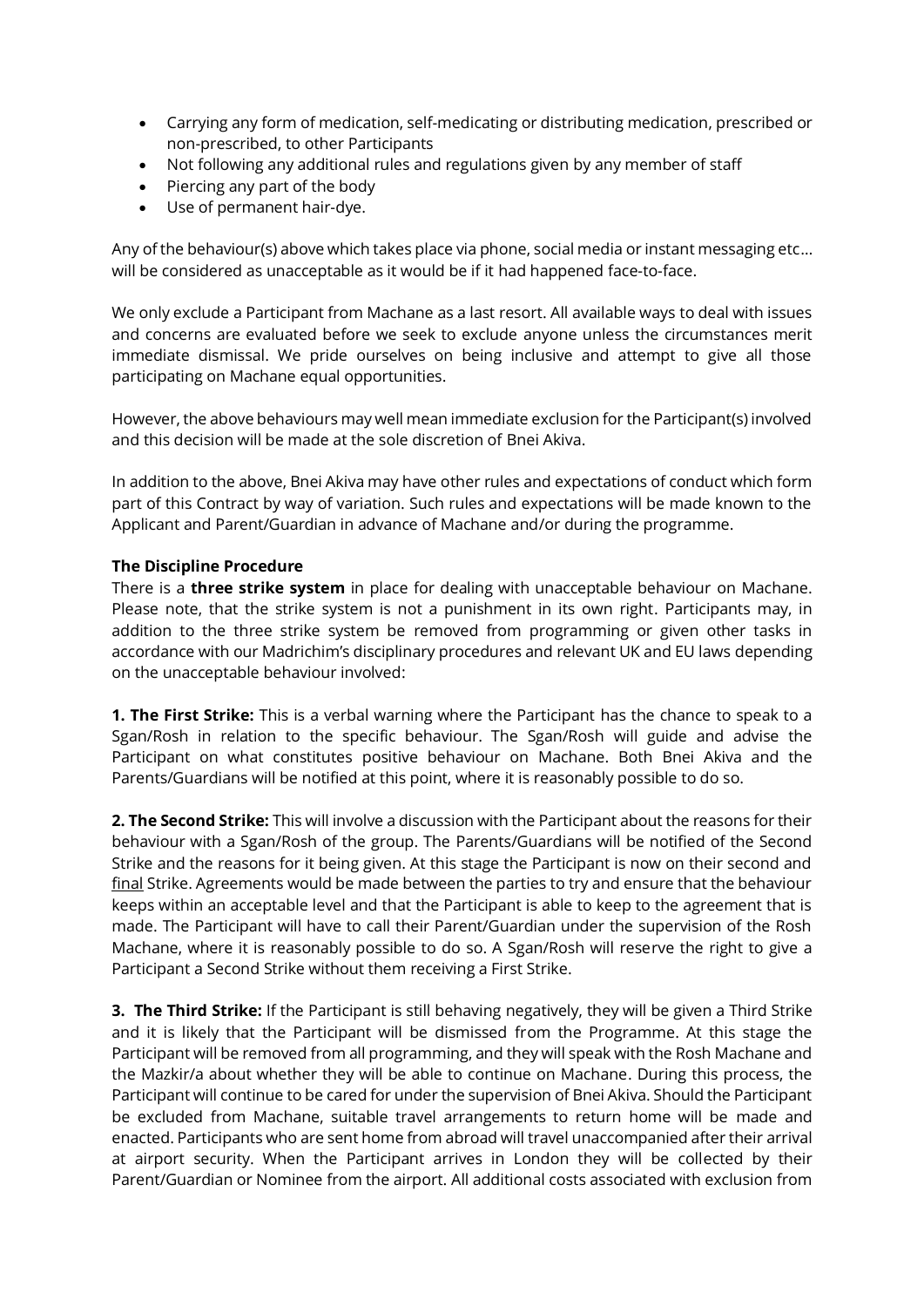Machane e.g. taxis, flights, accompanying adults if deemed necessary, transfers etc.., will be met in full by the Parents/Guardians of the excluded Participant.

Bnei Akiva will contact the Parent/Guardian as soon as is reasonably practical to inform them of the situation and the following procedures. Throughout this process, the Participant's Mobile Phone will be confiscated and will only be returned to them upon completion of all disciplinary actions. However, the Participant's phone will be returned or a phone will be temporarily provided in order for the Participant to call their Parent/Guardian at specific times. This is to prevent communication with third parties, including the remaining Machane group.

**Bnei Akiva reserves the right to immediately remove a Participant from Machane without proceeding through Stages 1-3 where the situation merits it.** Furthermore, persistent low-level disruptive behaviour will also necessitate intervention. The Participant and Parents/Guardians should be aware that during the Discipline Procedure the Participant may spend large amounts of time away from the group.

Please note that for the duration of the Programme and/or throughout the dismissal procedure if the Participant fails to follow or cooperate with the instructions of the Madrichim and/or Bnei Akiva, e.g. absconds from the Programme or refuses to board a flight, the Parents/Guardians will be required to take responsibility for the Participant.

**If a Participant has been awarded a bursary from the Bachad Bursary Fund and is subsequently dismissed from the Programme, the Parent/Guardian, upon request of the Awards Committee of the Fund, must reimburse the Bachad Bursary Fund with the full amount originally awarded.**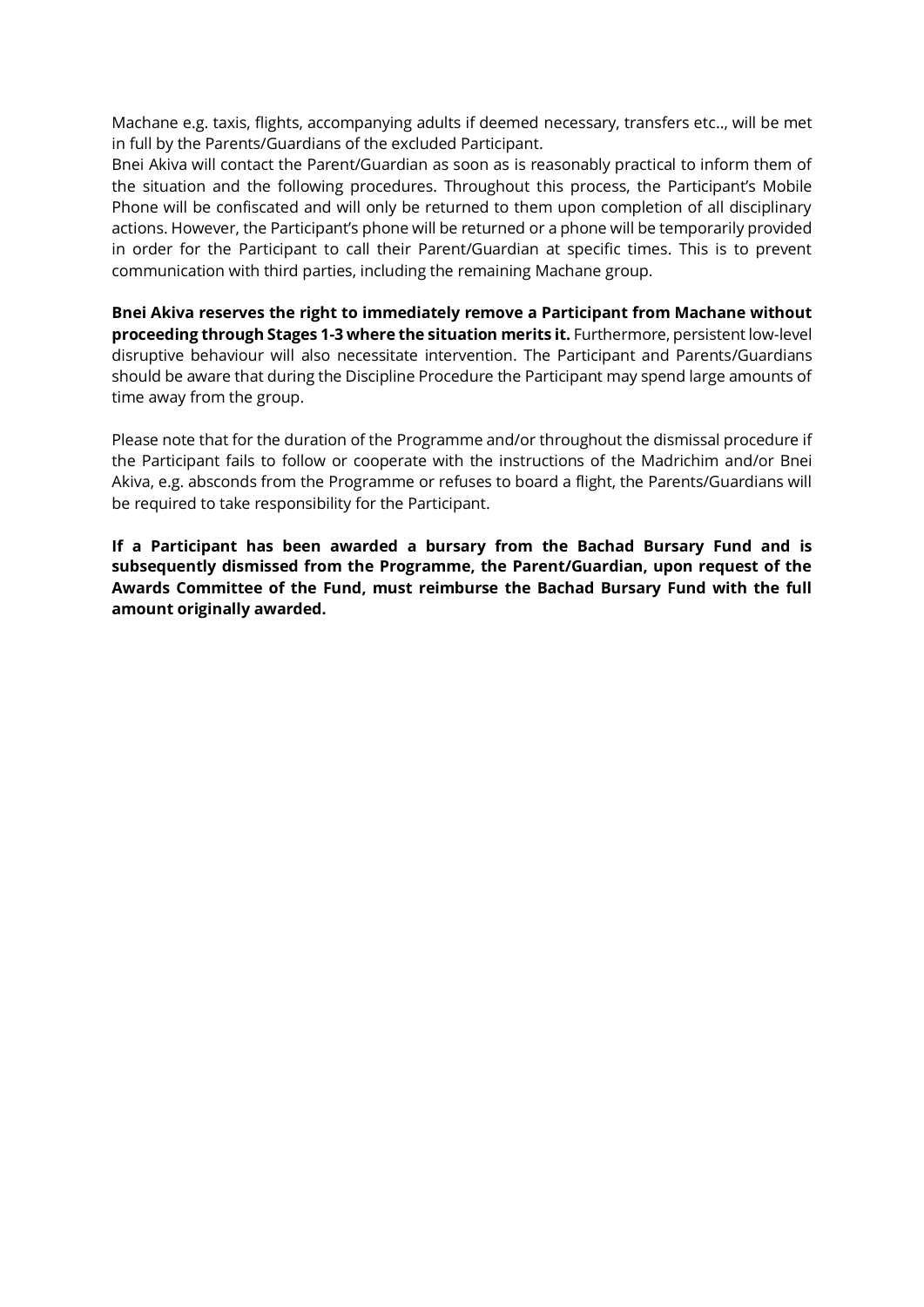

The global Coronavirus pandemic has enforced some new realities on our programming. All attendees of our camps and programmes must understand and agree to the following:

- You understand that Bnei Akiva will do all it can to provide a Covid-Secure environment. You understand that there will still be risks involved due to the extremely contagious nature of Covid-19. You understand this has been designated a global pandemic by the World Health Organisation. You are happy for your child to attend Bnei Akiva Machane under these circumstances and will not hold Bnei Akiva UK responsible in the event of your child contracting Covid-19.
- We will adhere to all national and local guidelines until such time as Covid-19 ceases to be a threat to the health and safety of our participants and staff.
- Our Staff have the right to enforce any new regulations or change the Code of Conduct as necessary to protect the health and welfare of all participants.
- You understand that we may require participants to take a Covid-19 test before attending Bnei Akiva Machane, and attendance at Machane could be dependent on a negative test result being returned. If this is the case, you will be informed of the details nearer to the Machane start date.
- You understand and agree that if your child is showing any kind of illness/symptoms related to Covid-19 you will NOT send them to camp. They may be able to join after a negative Covid-19 test result depending on government guidelines at the time including any specified quarantine or isolation period.
- You understand and agree that if your child shows any kind or illness or symptoms of Covid-19 during camp they will be removed from the group immediately, and we may require them to take a Covid-19 test before re-joining the group.
- You understand that should your child need to be removed from Machane due to Covid-19 you will have to make arrangements to collect them, immediately. Bnei Akiva staff will not be able to transport or accompany participants who have tested positive.
- You understand and agree that if your child does not comply with any rules in place to protect against Covid-19 e.g. social distancing/face masks, during camp they will be removed from the group immediately, and this will be treated as a serious disciplinary matter.
- If any additional safety measures to ensure a Covid-secure environment become necessary, Bnei Akiva reserves the right to adjust the price of camp as necessary to reflect any additional costs.
- If a Participant and/or the Parent/Guardian cancels the Participant's place on Machane due to Covid-19 restrictions, for example, the need to self-isolate or if the participant contracts Covid-19, Bnei Akiva UK will only be able to offer a refund under the normal cancellation policy. An insurance claim may be able to be filed and it is the responsibility of the Parent/Guardian to file an insurance claim through the insurance provider if covered (see below).

#### **CAMP DEPOSITS AND PAYMENTS**

At the time of writing this policy, the indication is that the Summer of 2022 will be able to run without any restrictions for Covid-19. This is largely due to the success of the vaccination programme in the UK. As such, we are optimistic that Machanot (camps) will be able to run very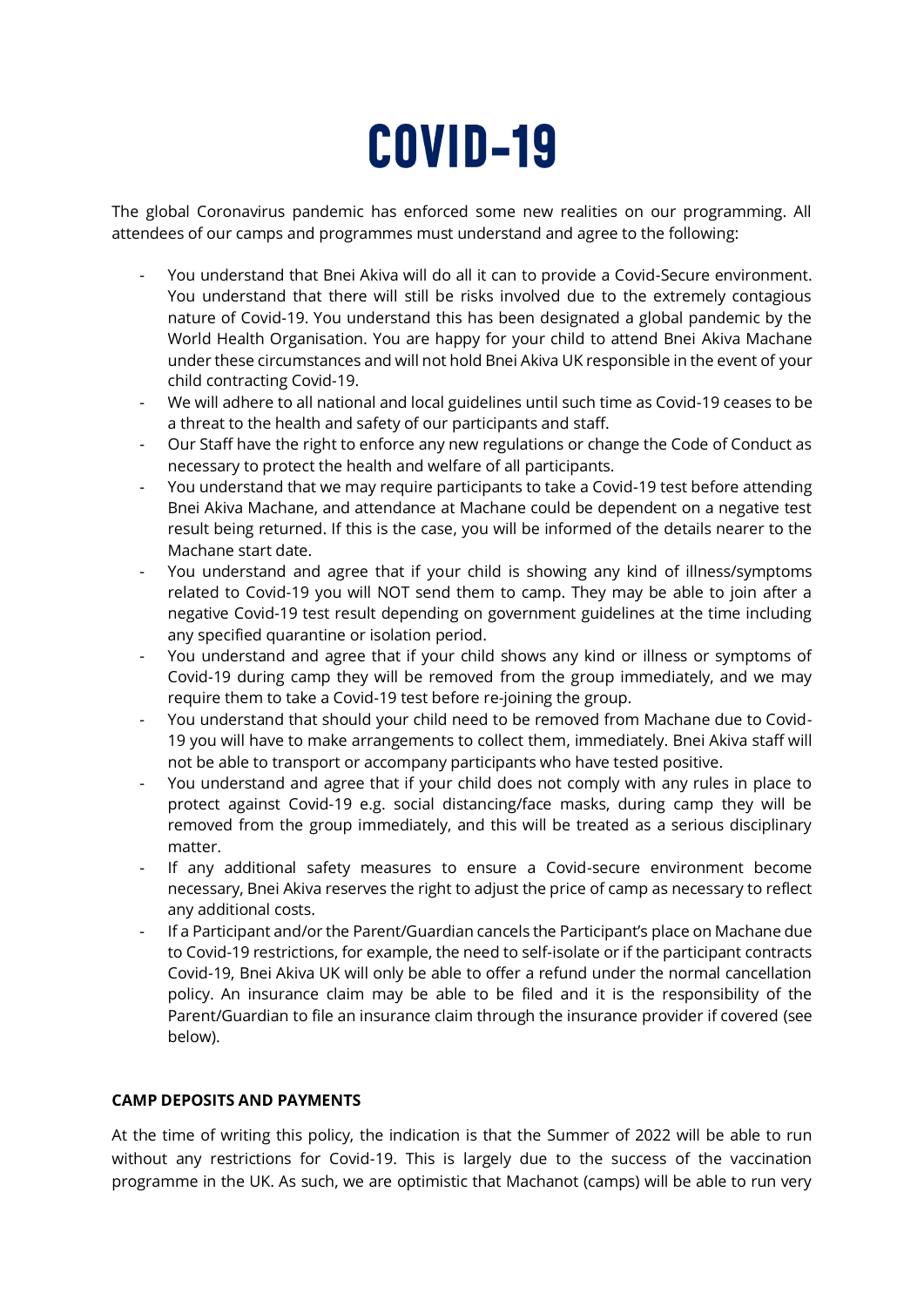much as normal. However, there is still a degree of uncertainty and we will therefore be implementing the following financial policy:

- Bnei Akiva will use its best endeavours to safeguard all money paid to it by families for camp, to therefore be able to offer as close to a full refund as possible should Machane have to be cancelled by us.
- In the event of a Government Guideline enforced cancellation it is anticipated that the vast majority of costs related to Summer Machane will be either avoidable or recoverable. However, depending on the timing of any cancellation there may be some unrecoverable costs. For example, if Machane were to be cancelled a matter of days before it was due to begin, we may not be able to recover all deposits and other fees already paid to premises providers. If this were the case, Bnei Akiva would not be able to offer a refund on these costs.
- Bnei Akiva requires all camp attendees to have a suitable travel insurance policy in place, and to this end we offer a plan via our own insurers. We have been advised that for 2022 our group insurance policy includes cover if you need to cancel your trip due to you or anyone named on your policy testing positive for Covid-19 in the 14 days prior to travel as well as other areas of Covid cover.
- Any monies recovered via our own business insurances would of course be made available by way of refund.

#### **BNEI AKIVA GROUP INSURANCE**

From the 1<sup>st</sup> of January 2022, our group insurance includes enhanced Covid-19 cover. This cover includes cover if you need to cancel you trip due to you or anyone named on your policy testing positive for Covid-19 in the 14 days prior to travel and Cover for medical expenses and repatriation due to contracting Covid-19 whilst abroad.

Please be aware – If your child has any medical conditions these may need to be declared to the insurance providers before cover is approved.

Please be aware - There is no cover on any of our policies if you travel against the Foreign, Commonwealth and Development Office (FCDO) advice, local government, or local authority advice of the country you are travelling to or from, or World Health Organisation (WHO) advice or medical advice.

As stated earlier, we may require a negative Covid test result for children to attend Machane. If your child is unable to join Machane, joins late, or is sent home due to Covid-19 symptoms or a positive Covid-19 test, we will be unable to offer a refund however this may be covered through an insurance claim if you have taken out the group insurance policy. It is your responsibility to ensure your child arrives at Bnei Akiva UK programming in good health, which will ensure we can provide a Covid-secure environment for all participants.

We encourage all participants to either join the group insurance or take out your insurance cover.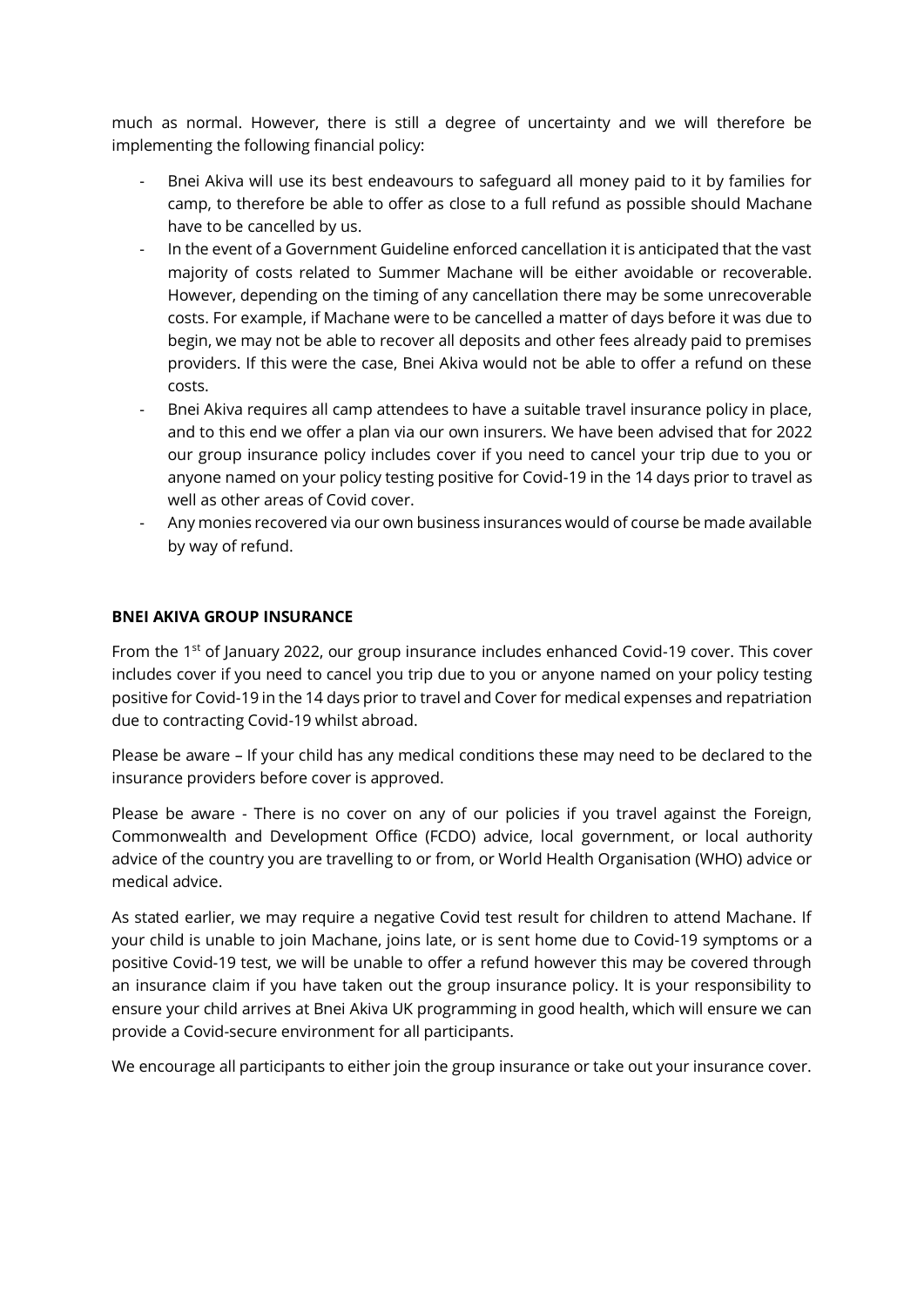# **Terms and Conditions**

Please find below our terms and conditions.

These are the Terms and Conditions for application and participation in Bnei Akiva Machane. Please read these Terms and Conditions, together with the full Online Application Form, the Machane Code of Conduct (including the Bnei Akiva Covid-19 policy) and the Bnei Akiva First Aid Policy, carefully, as together they form the basis of the contract between Bnei Akiva and each Applicant or his/her Parent/Guardian (if Applicant is under 18).

Following completion of the online application form, including indicating agreement to these Terms & Conditions, Bnei Akiva will review the application. The Applicant's place can only be confirmed once Bnei Akiva has received the Applicant's fully completed Online Application Form and they have been approved by Bnei Akiva. Our aim is to take all Applicants and each individual's suitability is assessed in the context of medical and welfare conditions and the Machane Code of Conduct. However, Bnei Akiva has the right to terminate the booking if the Applicant has to be excluded in advance of Machane on medical, welfare or social behaviour grounds, whereupon the Applicant will have no further claim against Bnei Akiva, except for any refund due in accordance with the Cancellation Policy. Receipt of correspondence relating to kit lists, interviews or orientation etc. does not constitute confirmation of acceptance on to the Programme.

Once your place at Machane has been confirmed by Bnei Akiva, and a deposit has been received, you will have entered into a contractual relationship with Bnei Akiva

#### **Booking, Travel and Insurance**

1.1 By accepting the Terms and Conditions, the Applicant or Parent/Guardian (if Applicant is under 18) will be deemed to have read and will be bound by the provisions of this document the Machane Code of Conduct (including Covid-19 policy), and Bnei Akiva First Aid Policy, which, together, form the contract between the parties and require the Applicant and/or the Parent/Guardian to provide all the information required therein and to successfully complete the application and acceptance procedure

1.2 The contract between the Applicant or Parent/Guardian (if Applicant is under 18) and Bnei Akiva shall be conditional upon the Applicant or Parent/Guardian (if Applicant is under 18) completing the application and acceptance procedure to the satisfaction of Bnei Akiva by the dates specified in the Bnei Akiva literature (time to be of the essence) failing which Bnei Akiva shall be entitled by written notice to the Applicant or Parent/Guardian (if Applicant is under 18) to regard the contract as at an end whereupon the Cancellation Policy shall apply.

In the event that the Applicant is under the age of 18 then the Parent/Guardian(s) of the Applicant agree and acknowledge by signing the Application Form for and on behalf of the Applicant, that they shall be responsible to Bnei Akiva for the costs, charges and other obligations of the Applicant set out in these Terms and Conditions and related documents.

1.3 All bookings are subject to these Terms and Conditions and related documents and Bnei Akiva reserve the right at their discretion to refuse an Application. If, in such an event, the Applicant or Parent/Guardian (if Applicant is under 18) has paid a deposit then the deposit will be returned within 21 days.

1.4 The following are generally included in Programme Costs (please refer to Bnei Akiva literature for more details):

• Outward and return flights/travel between the designated airport and campsite.

• Accommodation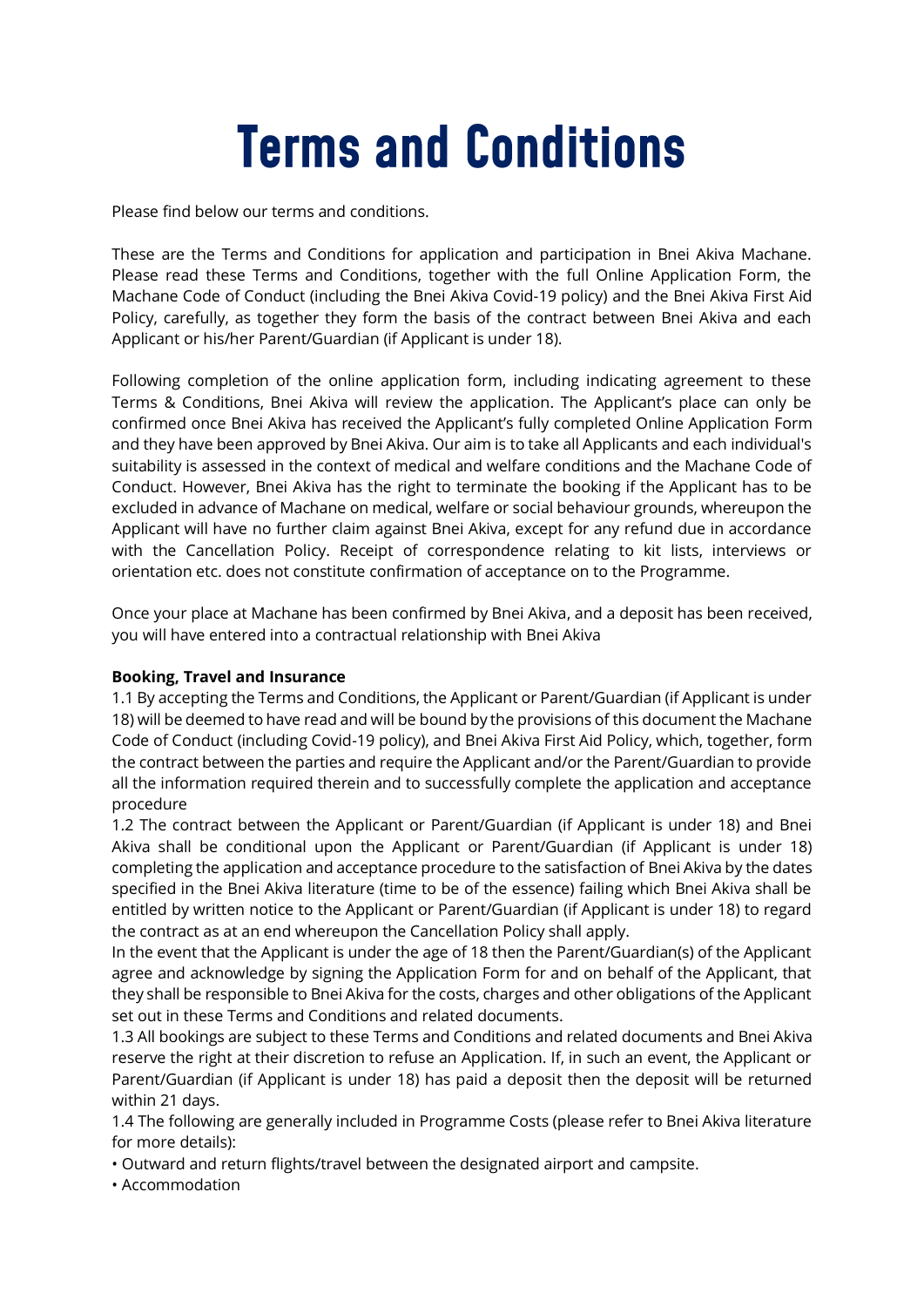#### • Three meals per day

- Programme's Transportation
- Programme's Educational Group activities
- Programme's Entrance fees
- Programme's Staff and Security costs

1.5 Programme Costs do not include any supplementary insurances which the Applicant or Parent/Guardian (if Applicant is under 18) may have to purchase in relation to additional cover and pre-existing medical conditions.

1.6 It is the responsibility of the Applicant or Parent/Guardian (if Applicant is under 18) to take out supplementary insurance to cover any additional medical conditions (including pre-existing medical conditions relating to physical, mental and emotional health) or other matters which are not covered by the medical, travel and luggage insurance provided by Bnei Akiva.

1.6.1 If the Parent/Guardian does not or is unable to take out the necessary Medical Insurance policy for a pre-existing condition Bnei Akiva will require a bond to be paid upfront and prior to Machane as all related costs, including, but not limited to, costs incurred due to hospitalisation, treatment, internal travel in Israel and elsewhere and return flights, will be the responsibility of the Parent/Guardian. Please note that confirmation of the Participant's place on the programme remains a decision made at the sole discretion of Bnei Akiva. For the avoidance of doubt, if suitable Medical Insurance or a bond is not obtained the Participant will not be accepted on to the Programme.

1.6.2 In circumstances in which personal medical cover is not accepted or the bond is insufficient treatment will require prior payment by the Parent/Guardian. Any medical or associated costs that arise due to pre-existing Mental Health conditions is not covered by the medical insurance policy. Therefore, the Parent/Guardian will be responsible for these costs should these arise.

1.7 It is illegal to make a claim on more than one insurance policy.

1.8 The Applicant or Parent/Guardian (if Applicant is under 18) understand that any undisclosed or not fully disclosed medical issues or conditions will invalidate all Programme insurance policies for the Participant.

1.9 Where required, obtaining an appropriate visa or an exemption for serving in the Israeli Defence Forces is the responsibility of the Applicant or Parent/Guardian (if Applicant is under 18). Failure to obtain a visa prior to travel where this is required may lead to removal from the Programme. It is entirely the responsibility of the Applicant or Parent/Guardian (if Applicant is under 18) to address these matters.

#### **2 Medical Information and Procedures**

2.1 Medical Information refers to all medical conditions including, as examples, physical, psychiatric, psychological, optical and dental conditions. Additional Medical Information Correspondence refers to any correspondence you may have with Bnei Akiva regarding the Applicant's state of health in addition to the information provided in the Online Application Form. 2.2 Fully completing and submitting all questions relating to Medical Information in the Online Application Form is an integral part of the Application process. No Application will be accepted by Bnei Akiva without the submission of fully completed Medical Information.

2.3 By submitting the Medical Information in the Online Application Form, the Applicant or Parent/Guardian (if Applicant is under 18) agrees and acknowledges:

2.3.1 He/she has read and understood the questions relating to Medical Information and has answered them honestly, completely and accurately and assumes all responsibilities in connection therewith;

2.3.2 All relevant information (including pre-existing medical conditions) has been fully disclosed and includes appropriate detail;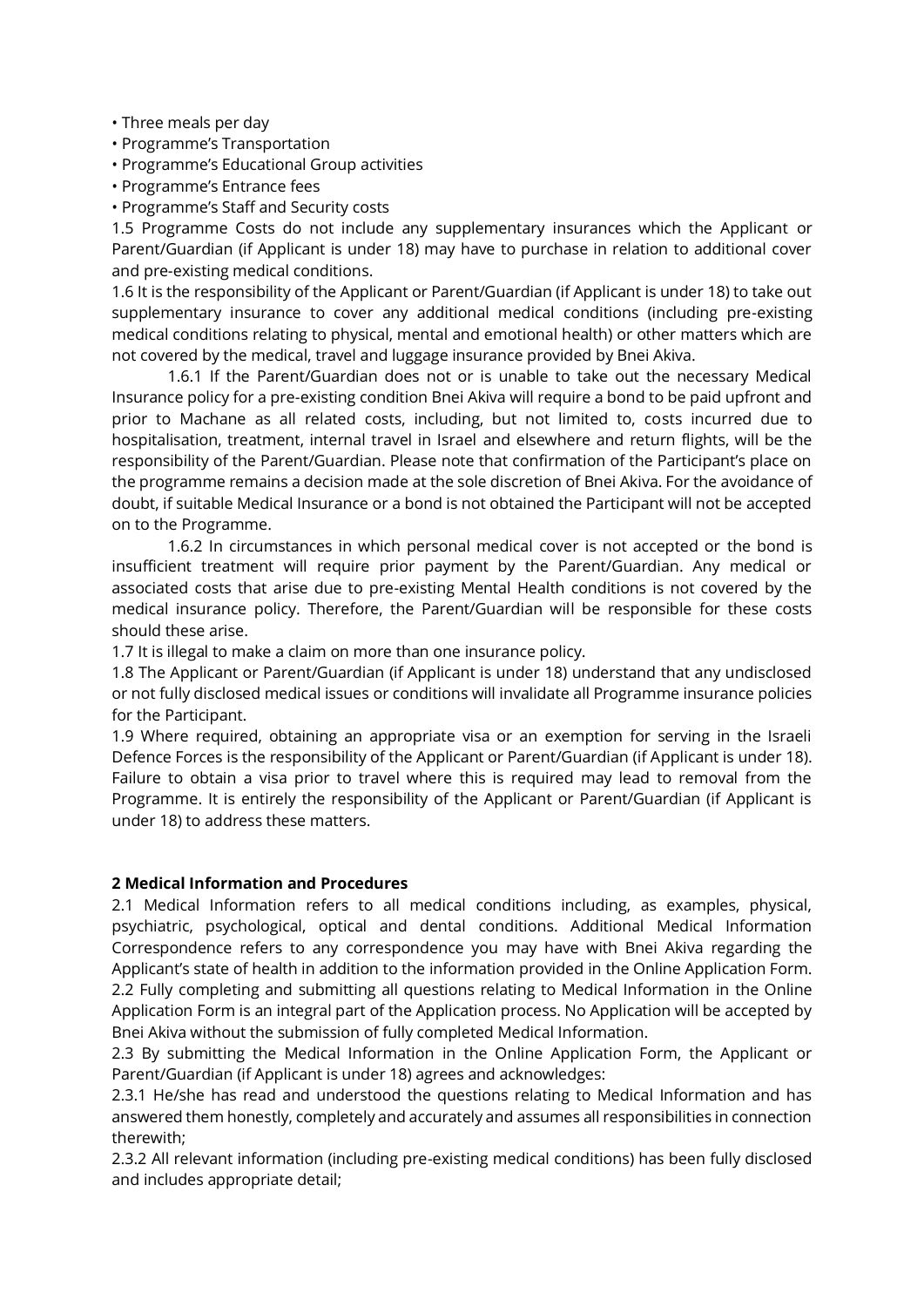2.3.3 That any failure to disclose Medical Information or the disclosure of inaccurate or misleading Medical Information will be grounds for rejection or dismissal from the Programme;

2.3.4 That supplementary medical insurance has been purchased to cover any pre-existing medical condition;

2.3.5 In the circumstances where the Applicant has not had the relevant immunisations and does not give prior agreement to receive them whilst on Machane in the event of medical need, then they may be rejected from the Programme.

2.3.6 If there is any change to the Participant's medical and/or psychological condition/s, the Participant or Parent/Guardian (if Participant is under 18) shall notify Bnei Akiva in writing immediately;

2.3.7 If any medical information is disclosed after the Online Application Form Deadline and subsequently the Applicant is rejected from the Programme in light of the new information, the Cancellation Policy will apply;

2.3.8 If a pre-existing medical condition is disclosed before the Application Form deadline and the pre-existing condition worsens to a level whereby the Participant is unable to go on the Programme, the Cancellation Policy will apply and it will be the responsibility of the Parent/Guardian to claim reimbursement from their own pre-existing medical and travel insurance policy.

2.4 Bnei Akiva reserve the right to:

2.4.1 Forward any forms to an independent medical practitioner and/or an Insurer and/or legal advisor for their professional opinion;

2.4.2 Request additional information from a GP, counsellor, school, specialist doctor or other relevant medical professionals regarding disclosed Medical Information;

2.4.3 Request that the Applicant undergoes an examination by an independent medical practitioner retained by Bnei Akiva at the Applicant's expense;

2.4.4 Request that the applicant obtains their own medical insurance and sign the relevant disclaimers if the medical insurance company refuses to cover certain pre-existing conditions;

2.4.5 Reject an Applicant on medical grounds based on the recommendations of your doctor/specialist;

2.4.6 Reject an Applicant on medical grounds based on the recommendations of our independent doctors and/or an Insurer;

2.4.7 Remove a Participant from the Programme should any undisclosed or not fully disclosed medical issue or condition become apparent;

2.4.8 Request that an Applicant and Parent/Guardian signs a medical and/or welfare agreement and/or pay a bond upfront and prior to Machane as agreed upon by Bnei Akiva, should a care plan be needed for additional care of pre-existing medical conditions. Refusal to sign such an agreement may lead to rejection or removal from the Programme.

2.5 The Participant will be required to hand in all prescribed and non-prescribed medication to the designated First Aider on arrival at Machane and will be held by them for the entirety of Machane. It is the responsibility of the Participant to remind and request that the First Aider administer their prescribed medication, at the time and dosage designated in the Online Application Form. This excludes EpiPens/Inhalers which the Participant must hold one set of; however, two spare sets must be brought and handed into the First Aider. The basic medical insurance taken out by Bnei Akiva does not cover the replacement of medication (including EpiPens) should the EpiPen be used, damaged or lost and will need to be immediately replaced at the family's expense.

2.5.1 In all instances, any medication stated in the Online Application Form (or disclosed via Additional Medical Information Correspondence) will be administered, subject to being reminded by the Participant, as per the dosage information noted on the packet and for a period of time not exceeding the amount stated, without visiting a qualified doctor. The non-prescribed medication will only be given when deemed essential by the First Aider, and furthermore will not be administered for regular use. Non-prescribed medication will be used for a period of time not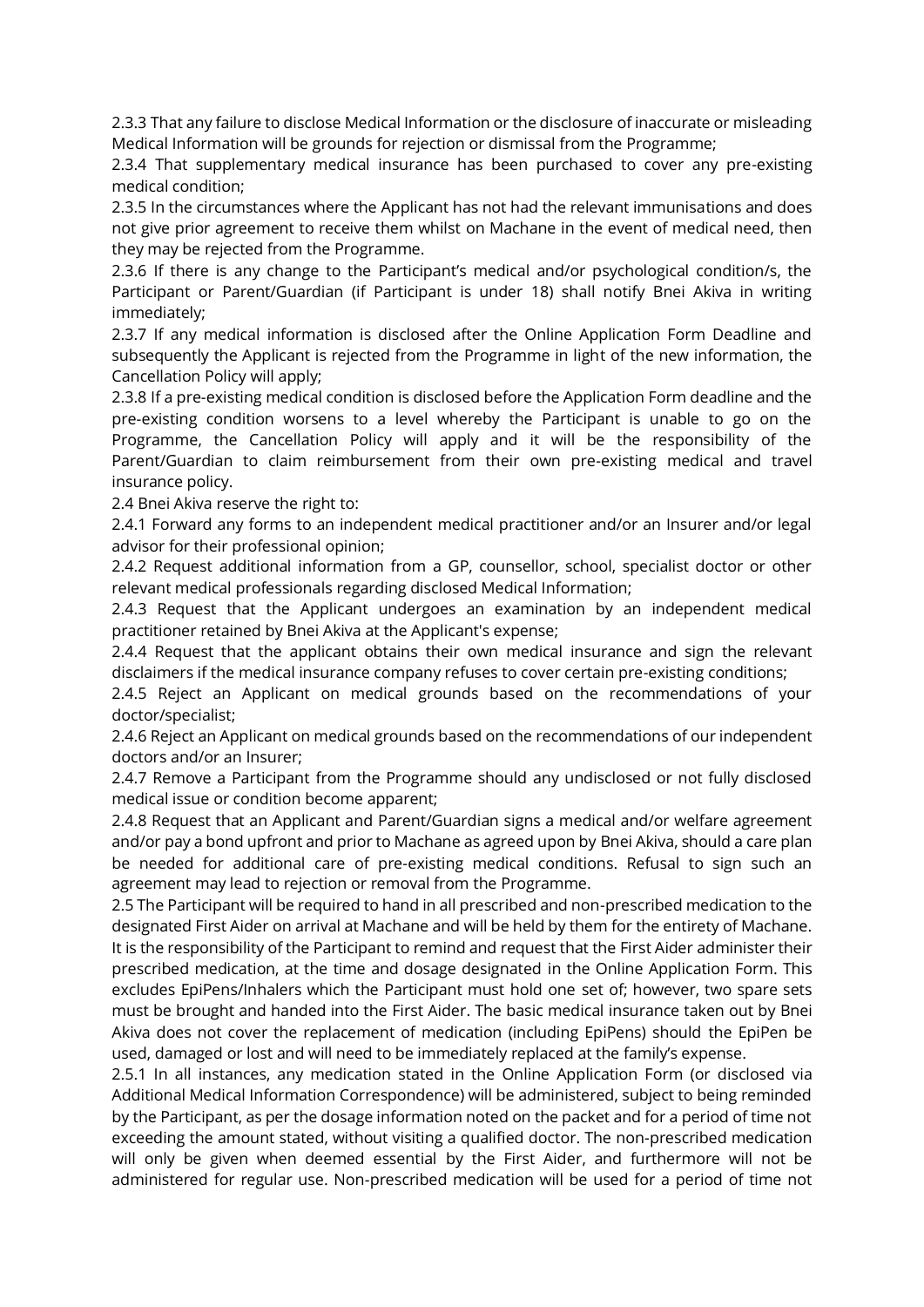exceeding 48 hours. The usage of any medication will be recorded by the First Aider. If a Participant's medication runs out, additional medication will be bought by the group Madrichim (Leaders), at the expense of the Participant.

2.6 The Participant or Parent/Guardian (if Participant is under 18) will be fully responsible for any costs of medical (of any kind) or dental care incurred on behalf of the Participant under the authorisation of Bnei Akiva, if it is not covered under the insurance policy.

2.7 The Participant or Parent/Guardian (if Participant is under 18) understand that any issues relating to mental health (including Self Harm) are not covered on the Medical Insurance policy and the Parent/Guardian will be responsible for all related charges including, but not limited to, medical bills, treatment costs, travel costs and transportation to the UK where necessary.

Please refer to the Bnei Akiva First Aid Policy found at www.bauk.org/camps for further details.

#### **3. Participation, Discipline and Damages**

3.1 By submitting the Online Application Form the Participant and Parent/Guardian (if Participant is under 18) further acknowledges that he or she has read, understood and agreed to be bound by the guidelines and expectations of conduct as detailed in these terms, and the Machane Code of Conduct.

3.2 The Machane Code of Conduct is also used to assess an Applicant's suitability to join Machane. Failure to agree to the Machane Code of Conduct will preclude an Applicant from joining Machane and be considered a cancellation. Any refunds will be subject to the Cancellation Policy.

3.3 Participants may be dismissed from the Programme for infringement of the rules and expectations outlined in the Machane Code of Conduct as well as for deliberately or recklessly:

3.3.1 Providing incorrect or false information in any part of his/her Online Application Form or through any additional correspondence with Bnei Akiva;

3.3.2 Repeated failure to participate in the requirements of the Programme;

3.3.3 Failure to disclose Medical Information or the disclosure of inaccurate or misleading Medical Information in any part of the Online Application Form or through any additional correspondence with Bnei Akiva;

3.3.4 Failure to comply with any reasonable rules or regulations imposed by Bnei Akiva and their agents or representatives during the course of the Programme.

3.4 Participants may be dismissed from the Programme should they fail to participate in all aspects of the Programme. If a Participant absconds from the Programme at any time or otherwise refuses to cooperate, they will not be the responsibility of Bnei Akiva and their future on the programme will be reviewed in line with the Machane Code of Conduct.

3.5 Parents/Guardians of Participants dismissed from the Programme will be responsible for all costs, claims and expenses incurred by Bnei Akiva including accommodation, travel and cost of Participant's return airfare to the UK (if abroad), cost of flight for someone to accompany them and any cancellation charges or other third party expenses howsoever incurred. Bnei Akiva reserves the right to determine the date and time of such return flight/travel save that it shall use all reasonable endeavours to arrange the Participant's return to the UK as soon as is reasonably practicable. Parents/Guardians are required to ensure that they or their nominee is available to take responsibility for the Participant at any time for the duration of the Programme. If a Participant absconds from the sending home procedure they will be treated as if they are no longer on the Programme and therefore will not be the responsibility of Bnei Akiva nor will they be covered by any of the Programme's Insurance policies.

3.6 For the avoidance of doubt, in the event that a Participant is dismissed from a Programme, no compensation or refund will be payable to the Participant or Parent/Guardian (if Participant is under 18). Furthermore, if a bursary has been received towards the cost of the programme, Bnei Akiva and Friends of Bnei Akiva (BACHAD) reserve the right to claim back the amount awarded.

3.7 Any wilful damage or injury caused by the Participant, howsoever arising, to any third party and/or any third party property must be paid for solely by the Participant and/or the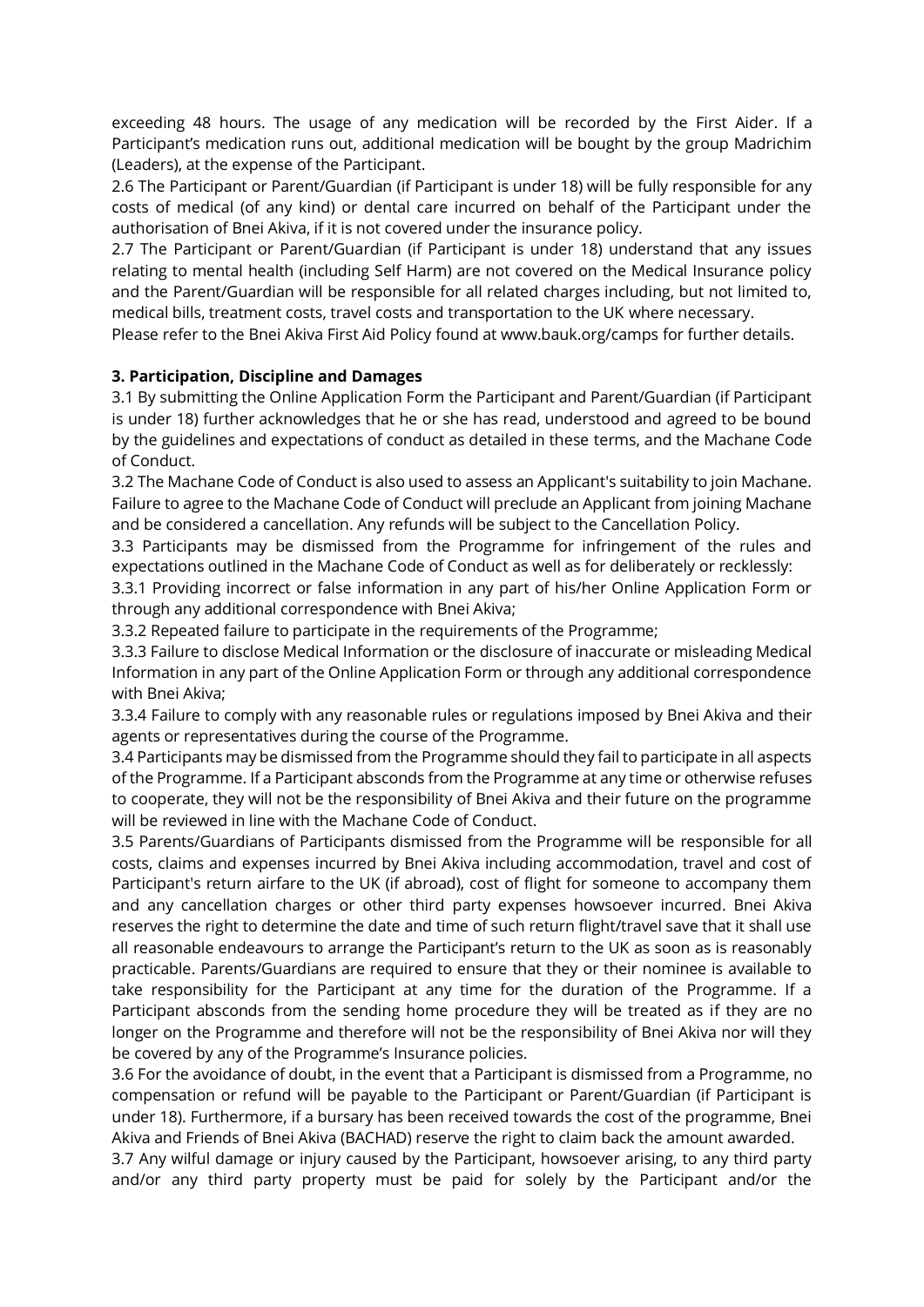Parent/Guardian (if Participant is under 18) and the Participant and/or the Parent/Guardian (if Participant is under 18) shall indemnify Bnei Akiva against all costs, claims and expenses incurred by Bnei Akiva as a result of such damage.

3.8 By agreeing to the Terms and Conditions the Applicant and the Parent/Guardian agree to Bnei Akiva contacting the Applicant's school or other educational institution for a reference, if required.

#### **4 Cancellation Policy**

4.1 If an Applicant or Parent/Guardian (if Applicant is under 18) wishes to cancel their place on a Programme he or she must contact Bnei Akiva in writing.

4.2 Cancellations after the application Deadline will be refunded as follows:

4.2.1Winter Machane

- 6 weeks or more prior to camp – 100% (less an admin fee of £75)

- Cancellation within 6 weeks of departure, no refund.

- 4.2.2 Summer Machane (UK)
- 6 weeks or more prior to camp 100% (less an admin fee of £75)
- Cancellation within 6 weeks of departure, no refund.
- 4.2.3 Summer Machane (Abroad)
- 8 weeks or more prior to camp 100% (less an admin fee of £75 and flight costs)
- Cancellation within 8 weeks of departure, no refund.
- 4.2.4 PLEASE NOTE: Mas Chaver and camp insurance are non-refundable.
- 4.2.5 Machane Ari

- 6 weeks or more prior to camp – 100% (less an admin fee of £25)

- Cancellation within 6 weeks of departure, no refund.

4.3 If an Application is rejected by Bnei Akiva for reasons relating to medical, welfare, operational and/or suitability for the programme then the Parent/Guardian will be entitled to a full refund.

4.4 However, for the avoidance of doubt if a Participant and/or the Parent/Guardian cancels the Participant's place on Machane for medical and/or welfare reasons that are covered by the travel insurance policy, the Cancellation Policy will apply, and it is the responsibility of the Parent/Guardian to file an insurance claim through the insurance provider.

4.5 If a cancellation is due to the illness or death of the Participant or his or her close family relatives or is due to other exceptional circumstances and provided that the Participant provides Bnei Akiva with a valid medical or death certificate or independent verification of the exceptional circumstances (if requested) then Bnei Akiva will refund the monies paid, less an Administration Fee and any third party cancellation costs or charges incurred by Bnei Akiva.

4.6 If the Participant fails to check in for their flight from the UK, and have not contacted Bnei Akiva to explain why circumstances have delayed his/her outward travel and to obtain approval for a change of date for outward travel, then Bnei Akiva retains the right to cancel any other arrangements booked with Bnei Akiva; the Participant will therefore be unable to use any connecting or return flights to the UK. No refund will be made for any unused arrangements in these circumstances.